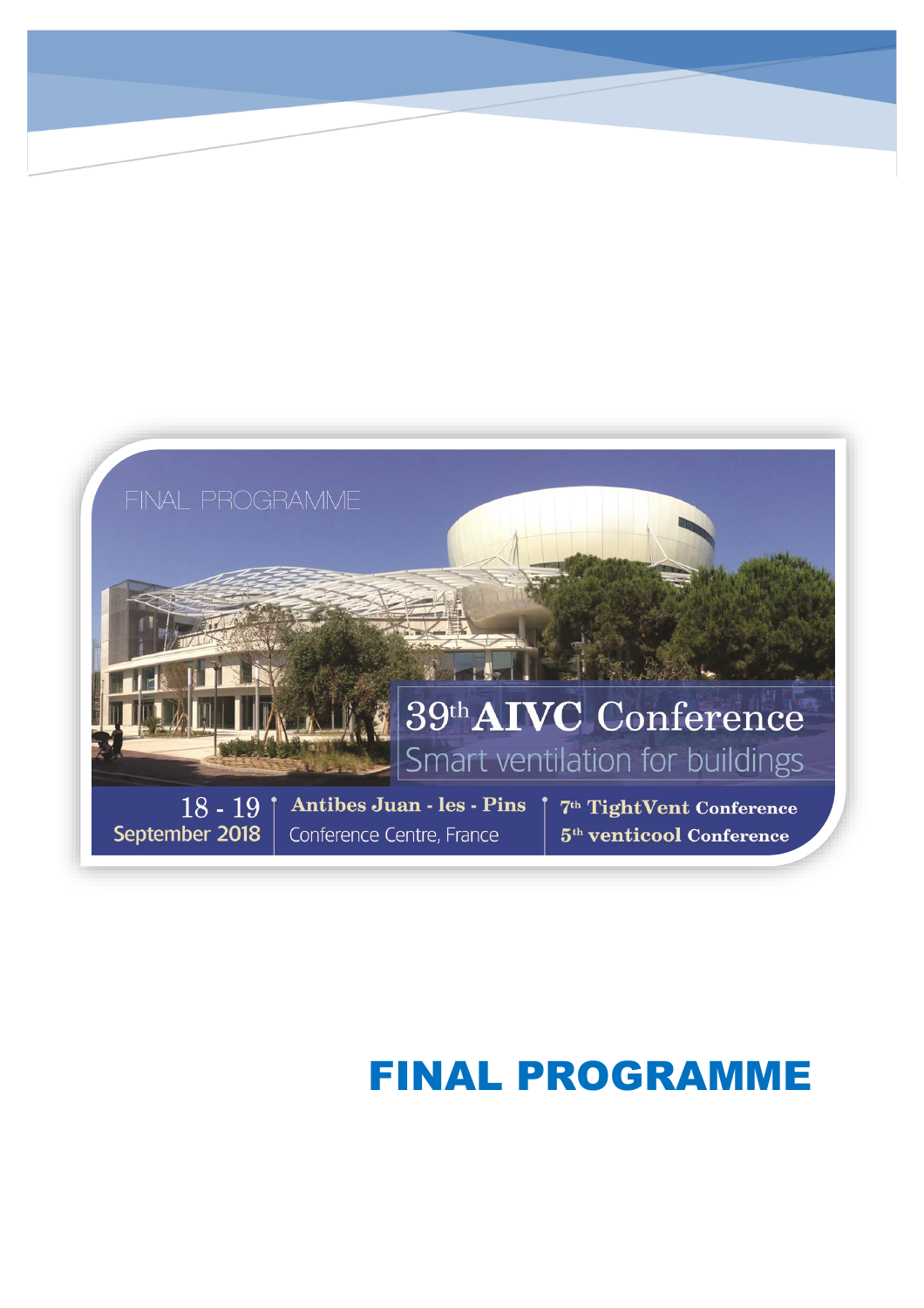# **Tuesday 18 September 2018**

## **ROOM A**

**09:00 -10:30 Opening - Plenary session**  *Chairpersons: Peter Wouters, François Durier*

**Welcome on behalf of AIVC, venticool, TightVent** Peter Wouters, Manager, INIVE EEIG, Belgium

**Welcome on behalf of CETIAT/ADEME** François Durier, CETIAT, France & Pierre Deroubaix, ADEME, France

**Will the "smart" movement lead to an improved indoor environmental quality?** Bjarne Olesen (Invited speaker), ASHRAE President–DTU, Denmark

## **Advances in European residential ventilation systems in Nearly Zero Energy Buildings**

Jarek Kurnitski (Invited speaker), REHVA Vice-president–Chair of the Technology and Research Committee, Estonia

**EU support for innovation and market uptake in smart buildings** Philippe Moseley (Invited speaker), EASME, Belgium

**French energy policies for buildings and HVAC**  Emmanuel Acchiardi, (Invited speaker), MTES & MCT, France

**Industry views with respect to smart ventilation as an enabler of indoor air quality** Yves Lambert (Invited speaker), EVIA, Brussels

**10:30 -11:00 Coffee break**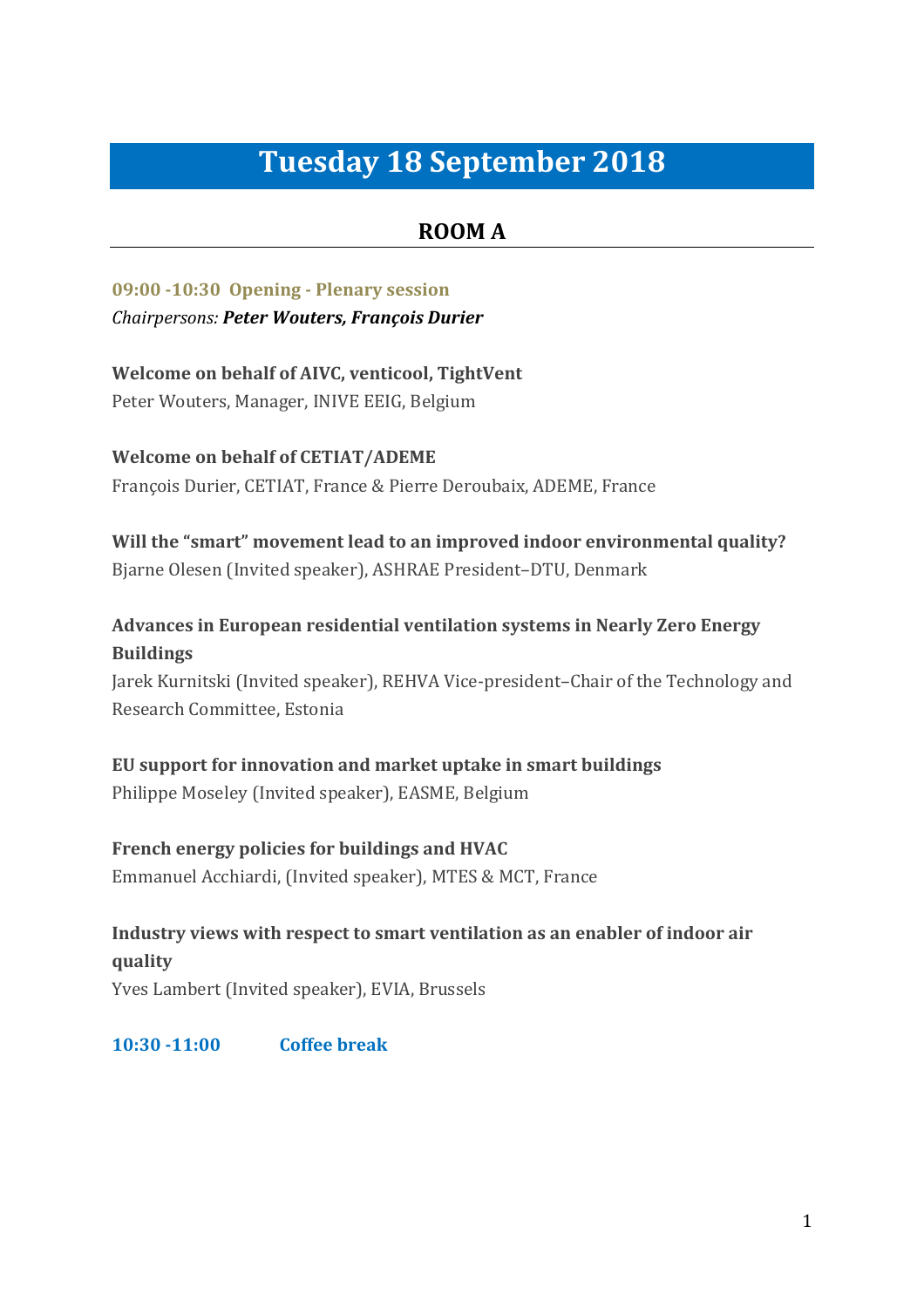**11:00- 12:30 Parallel Session 1A - Long & Short Oral Presentation Session: Analysing airtightness measurements**  *Chairpersons: François Rémi Carrié, Paula Wahlgren*

**Quality framework for airtightness testing in the Flemish Region of Belgium – feedback after three years of experience (Long Oral Presentation)** Maarten De Strycker, Belgium

**French database of building airtightness, statistical analyses of about 215,000 measurements: impacts of buildings characteristics and seasonal variations (Long Oral Presentation)** Bassam Moujalled, France

**Preliminary analysis results of Spanish residential air leakage database (Long Oral Presentation)** Irene Poza-Casado, Spain

**Assessment of durability of airtightness by means of repeated testing of 4 passive houses (Long Oral Presentation)** Jiri Novak, Czech Republic

**Onsite evaluation of building airtightness durability: Long- term and mid-term field measurement study of 61 French low energy single family dwellings (Long Oral Presentation)** Bassam Moujalled, France

**In-situ and laboratory airtightness tests of structural insulated panels (SIPs) assemblies (Short Oral Presentation)** Vitor Cardoso, Portugal

## **ROOM B**

**11:00- 12:30 Parallel Session 1B – Topical Session: Commissioning of ventilation systems – Improving quality of installed ventilation systems**  *Chairpersons: Gaëlle Guyot, Laure Mouradian*

*Several measurement campaigns in Europe highlighted that the quality of installed ventilation systems is often far from the performance expected at design stage (Boersta, 2012; Caillou, 2012:*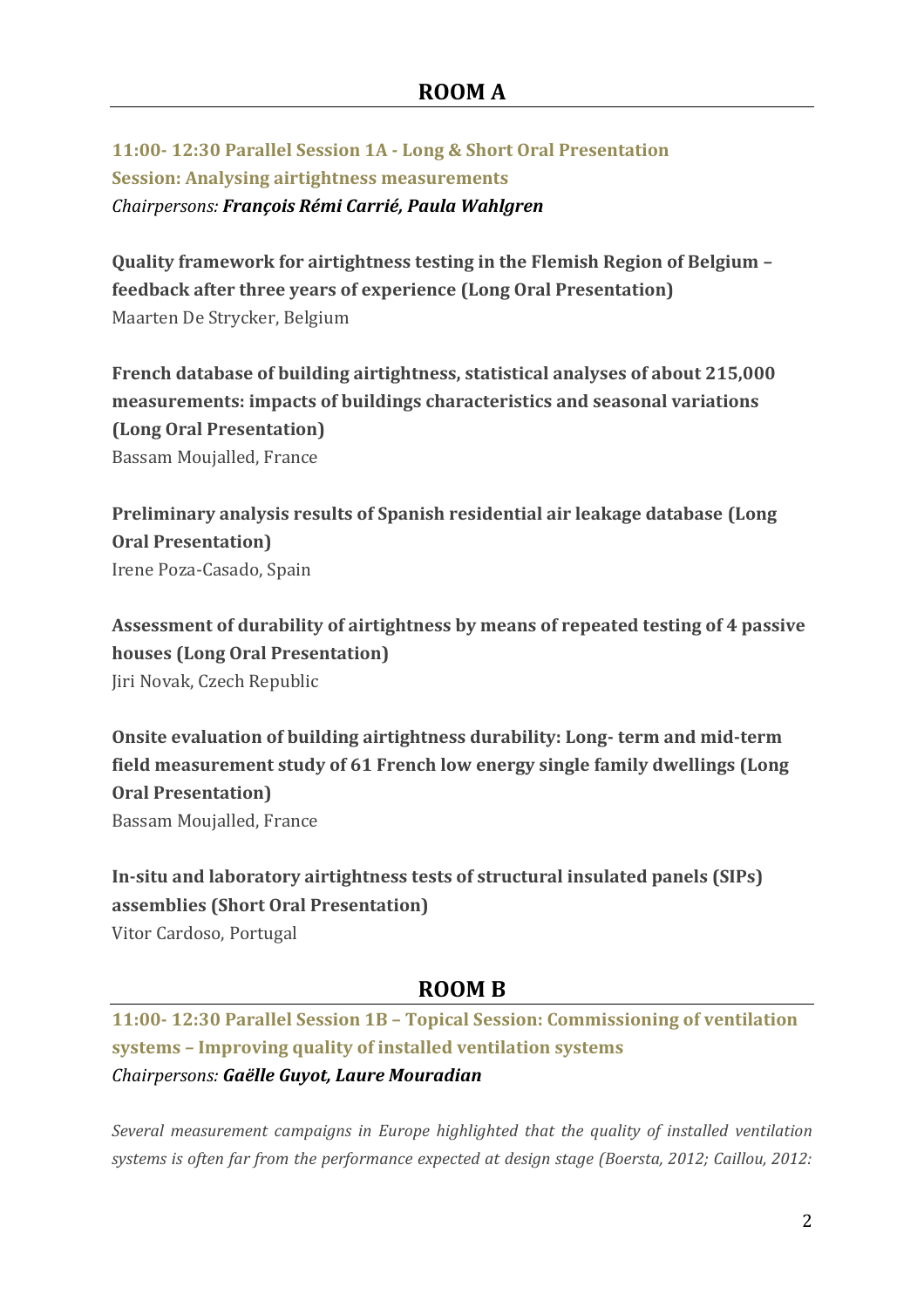*Jobert, 2012). However, with the generalization of low energy buildings with air-tighter envelopes, ventilation performance becomes a crucial issue to avoid health problems and building damages. In this regard, several projects and initiatives have been conducted in France these past few years to improve the quality of installed ventilation systems, using the commissioning as a driver for change. Area of works proposed in this session are: the commissioning as a key point in the development of quality management schemes, the improvement of the reliability of ventilation performance assessment protocols, in-situ ventilation performance assessment methods for hybrid and natural ventilation, and change management towards a better quality of installed ventilation systems with active participation of stakeholders.*

## **Development and test of quality management approach for ventilation and indoor air quality in single-family buildings**

Sandrine Charrier (Invited speaker), France

## **Applications of the Promevent protocol for ventilation systems inspection in French regulation and certification programs**

Adeline Bailly Mélois (Invited speaker) & Laure Mouradian, France

## **Presentation of a national consultative body on ventilation issues: actors, working groups and projects overview**

Andrés Litvak & Romuald Jobert (Invited speakers), France

## **Assessing the performance of hybrid and natural ventilation systems: a review of existing methods (Short Oral Presentation)**

Gabriel Remion, France

## **ROOM C**

## **11:00- 12:30 Parallel Session 1C- Long & Short Oral Presentation Session: Indoor Air Quality & Ventilation in non-residential buildings**  *Chairpersons: William Bahnfleth, Pierre Deroubaix*

**Thermal Comfort and indoor air quality in Drøbak Montessori School – A case study of Norway's first plus-energy school (Long Oral Presentation)** Tor Helge Dokka, Norway

**Ventilation Performance of Natural Ventilation Building with Solar Chimney (Long Oral Presentation)** Haruna Yamasawa, Japan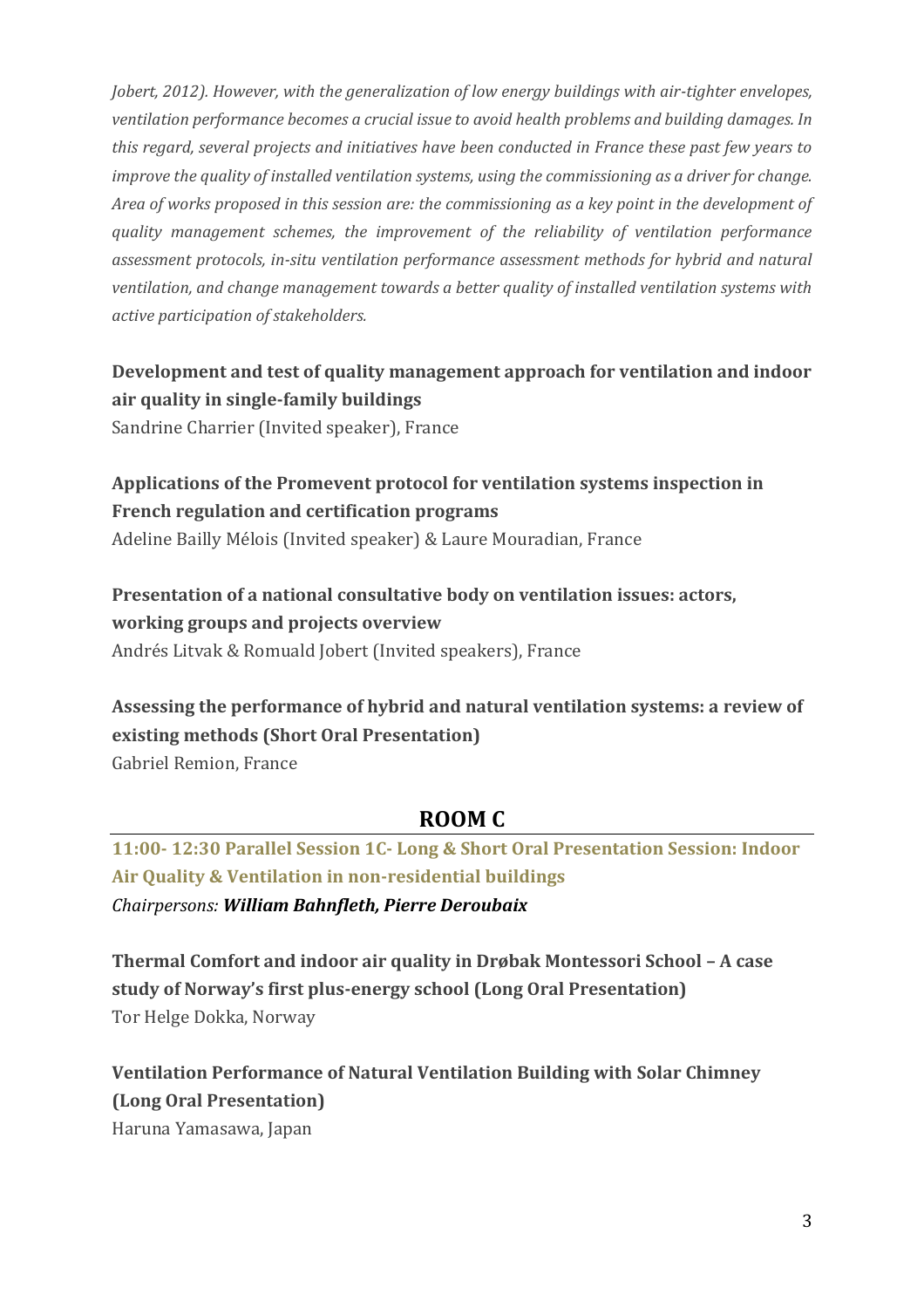## **Ventilation Performance of Natural Ventilation Building with Solar Void (Short Oral Presentation)** Haruna Yamasawa Japan

**Ventilation Performance of Office Building with Natural Ventilation Shaft (Short Oral Presentation)** Toshihiko Sajima, Japan

**Indoor air quality measurements in 35 schools of South-Western Europe (Short Oral Presentation)** Patrice Blondeau, France

**Estimation and Analysis of Ventilation Rates in Schools in Indian Context (Short Oral Presentation)** Sandhiya Jayakumar, India

**Inhalable particle concentration distribution of a typical university canteen in Shenzhen (Short Oral Presentation)** Jianhua Ding, China

**A study of running set-points and user IEQ satisfaction perspectives in the Norwegian commercial building stock (Short Oral Presentation)** Niels Lassen, Norway

**Indoor Environment in Sickroom with Ceiling Induction Diffusers and Measuring Method of Ventilation Effectiveness Using Tracer Gas (Short Oral Presentation)** Peihuan Liu, Japan

**Development of a zonal model to assess indoor climate and damage risks to art works in church buildings (Short Oral Presentation)** Arnold Janssens, Belgium

**Effects of meteorological factors on CO2 concentrations (Short Oral Presentation)** Maria Marrero, Spain

**12:30- 13:30 Lunch Break**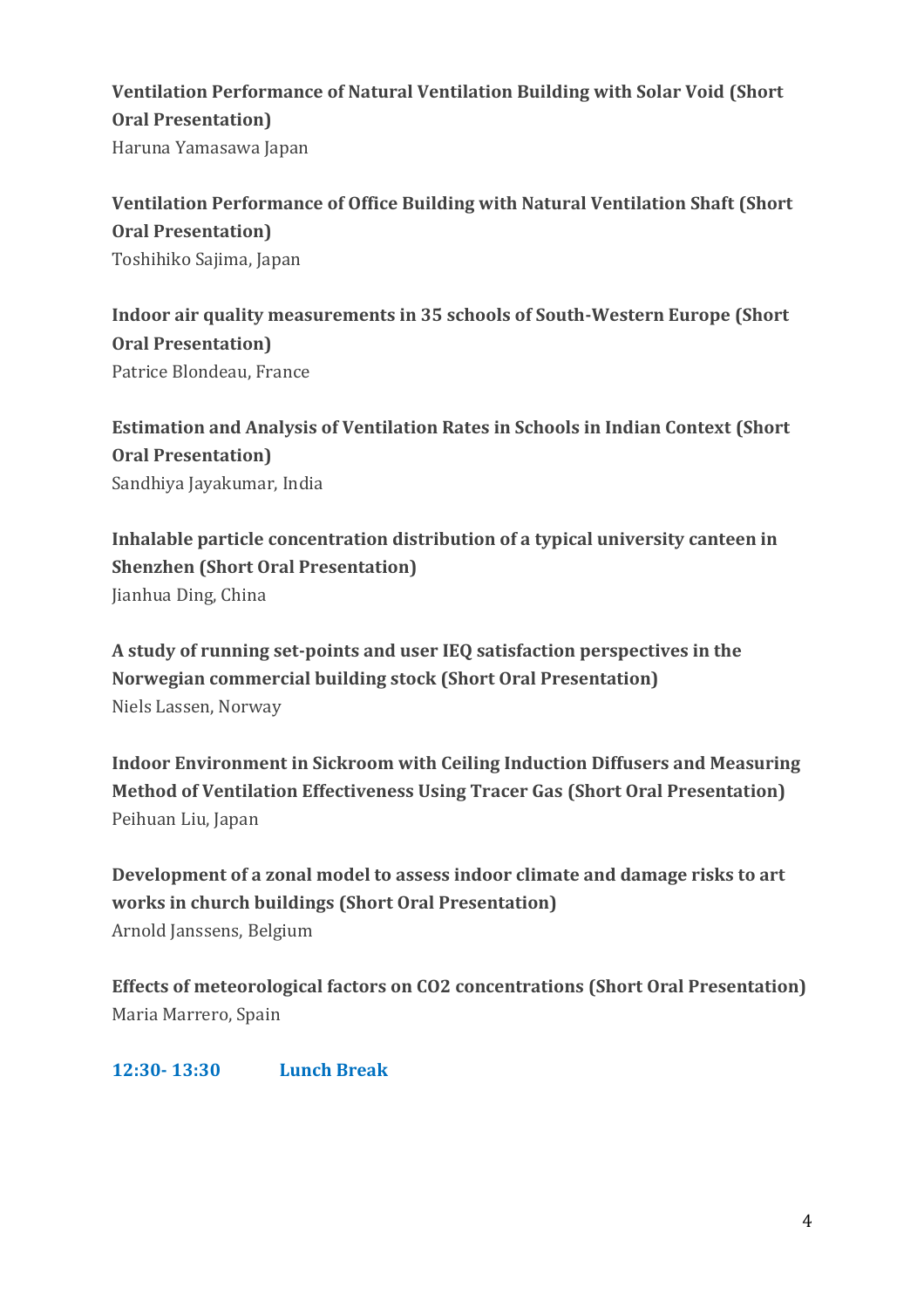**13:30- 15:00 Parallel Session 2A – Topical Session: Smart ventilation control strategies**

### *Chairpersons: Max Sherman, François Durier*

*Smart ventilation of buildings is a process to continually adjust the ventilation system in time, and optionally by location, to provide the desired IAQ benefits while minimizing energy consumption, utility bills and other non-IAQ costs (such as thermal discomfort or noise). The energy and IAQ performance of smart ventilation relies on a relevant control, based on information received from sensors and provided to actuators, operating with relevant and efficient control algorithms. The control strategy becomes therefore a key element of smart ventilation, building energy performance and IAQ. The objective of this session is to present and illustrate the definition of smart ventilation prepared by AIVC; show examples of the energy savings and IAQ performance of smart ventilation; discuss the various aspects of smart ventilation control strategies from the inputs of a panel of experts.*

**What is smart ventilation - presentation of the AIVC definition**  François Durier, France

**A review of smart ventilation energy and IAQ performance in residential buildings (Long Oral Presentation)** Gaelle Guyot, France

**Smart ventilation control strategies - Panelists' point of view** Wouter Borsboom, Netherlands, Iain Walker, USA, Pawel Wargocki, Denmark

#### **Discussion with the audience**

Max Sherman (Moderator), USA

## **ROOM B**

**13:30- 15:00 Parallel Session 2B – Topical Session: Ductwork airtightness: Ongoing works in some European countries**  *Chairpersons: Valérie Leprince, Lars-Åke Mattsson*

*On one hand, there is a number of studies that demonstrate significant energy use impacts of ductwork leakages, showing that the total energy use related to ventilation could be reduced by over 30 to 50 % by achieving an airtight ventilation system. On the other hand, a recent study has been performed among the TightVent Airtightness Association Committee (TAAC) to compare ductwork airtightness requirements in Europe. It has shown that ductwork airtightness does not seem to be*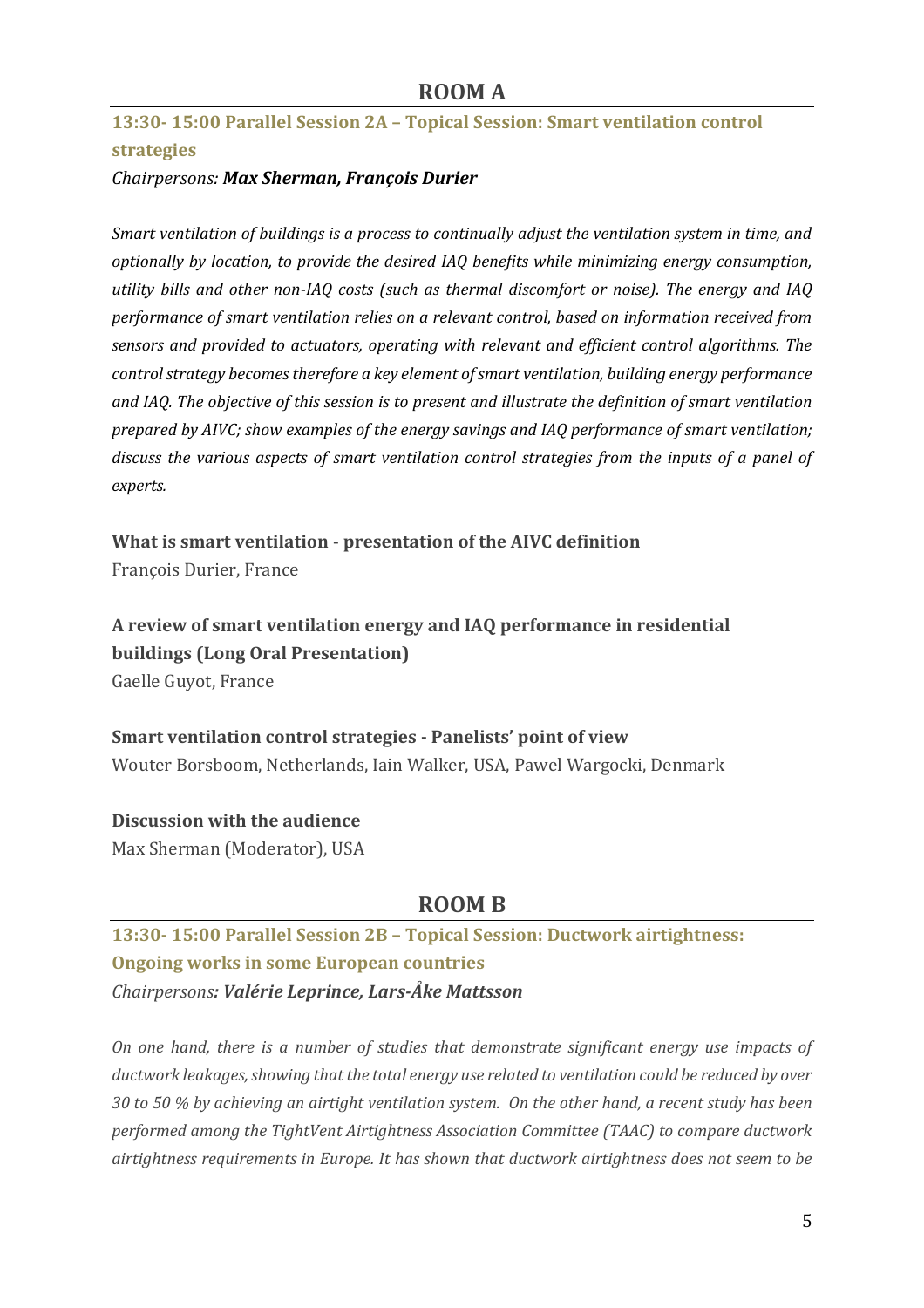*taken into account (neither in regulation nor in energy performance programmes) in most European countries. Conversely to building airtightness the awareness regarding ductwork airtightness has not grown in most Europeans Countries. Therefore, progress is still needed to better understand the impact of ductwork airtightness on energy use (fan, cooling and heating) and indoor air quality. The objective of this session is to present ongoing work in some European countries which have begun to define requirements either in regulation or in labels regarding ductwork airtightness.* 

### **Introduction: Why shall we care about ductwork airtightness?**

Valérie Leprince, France

**Duct leakage testing in Portugal, a consulting engineer's view and experience** Carlos Lisboa (Invited speaker), Portugal

**Ductwork airtightness in UK: requirements and assessment of the installed performance**  Marcus Lightfoot (Invited speaker), Netherlands

**Statistical analysis of about 1,300 ductwork airtightness measurements in new French buildings: impacts of the type of ducts and ventilation systems (Long Oral Presentation)** Bassam Moujalled, France

**Ventilation ductwork systems certification for a better air tightness (Long Oral Presentation)** Marie-Clemence Briffaud, France

**The new air tightness class in ductwork - Aeroseal technology to seal leakages in new/retrofit ductwork and duct components - the foundation for highest energy efficiency in ventilation systems"**

Jorg Mez (Invited speaker), Germany

## **ROOM C**

**13:30- 15:00 Parallel Session 2C - Long Oral Presentation Session: Ventilative Cooling**

*Chairpersons: Hilde Breesch, Peter Holzer*

**Key findings of four years of research on Ventilative Cooling and how it is done** Philipp Stern, Austria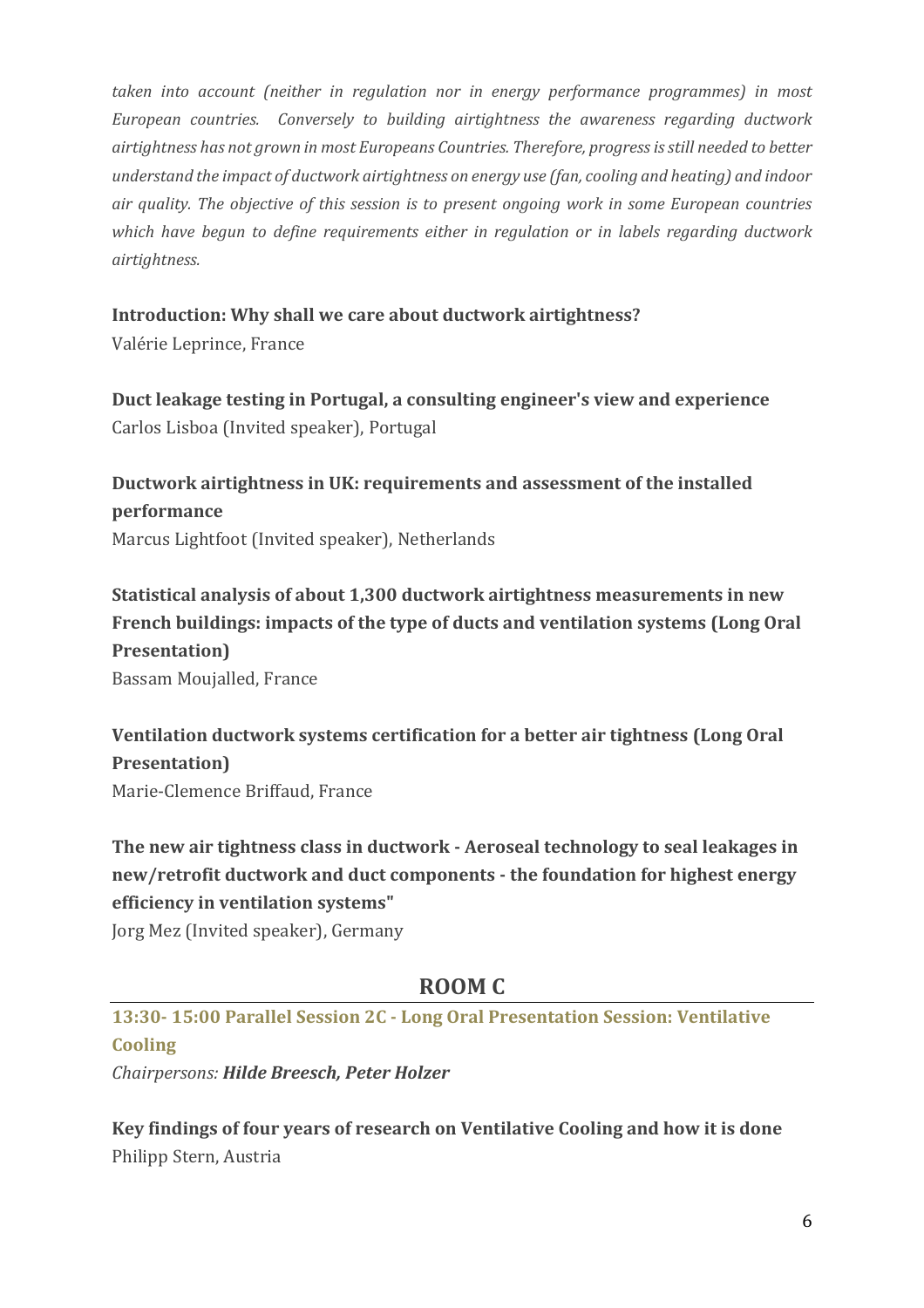**Status and recommendations for better implementation of ventilative cooling into Danish standards, building legislation and energy compliance tool** Christoffer Plesner, Denmark

**Climate cooling potential of exposed thermal mass coupled with single sided ventilation in low energy buildings** Paul O' Sullivan, Ireland

**Validation of Dynamic Model BSim to Predict the Performance of Ventilative Cooling in a Single Sided Ventilated Room** Michal Pomianowski, Denmark

**Ventilative cooling in a school building: evaluation of the measured performances** Hilde Breesch, Belgium

**Freevent: ventilative cooling and summer comfort in 9 buildings in France** Andrés Litvak, France

### **15:00- 15:15 Room change**

### **ROOM A**

**15:15- 16:30 Parallel Session 3A – Topical Session: Demand controlled ventilation in French buildings – 35 years of wide scale experience**  *Chairpersons: Fabrice Lamarre, Laure Mouradian*

*Demand controlled ventilation systems are representing a large majority of installations in France. They are commonly used for more than 35 years. The strong development of these systems can be explained by the French regulatory framework for air renewal. These demand controlled systems have been developed in order to optimise the energy consumption and at the same time to ensure indoor air quality and building durability. In residential buildings, demand control is based mainly on humidity whereas in commercial buildings it is based on occupancy and/or CO<sup>2</sup> levels. Research is still in progress to guarantee that the indoor air quality is ensured at design stage and maintained during the building life. The objectives of this session are to: show an overview of the available demand controlled ventilation systems installed in France in residential and commercial buildings; explain the assessment procedure, used to deliver technical agreements; share French experience of such systems, based on on-site measurements for assessing long-term durability in dwellings.*

### **Introduction to demand controlled ventilation in France**

Fabrice Lamarre & Laure Mouradian (France)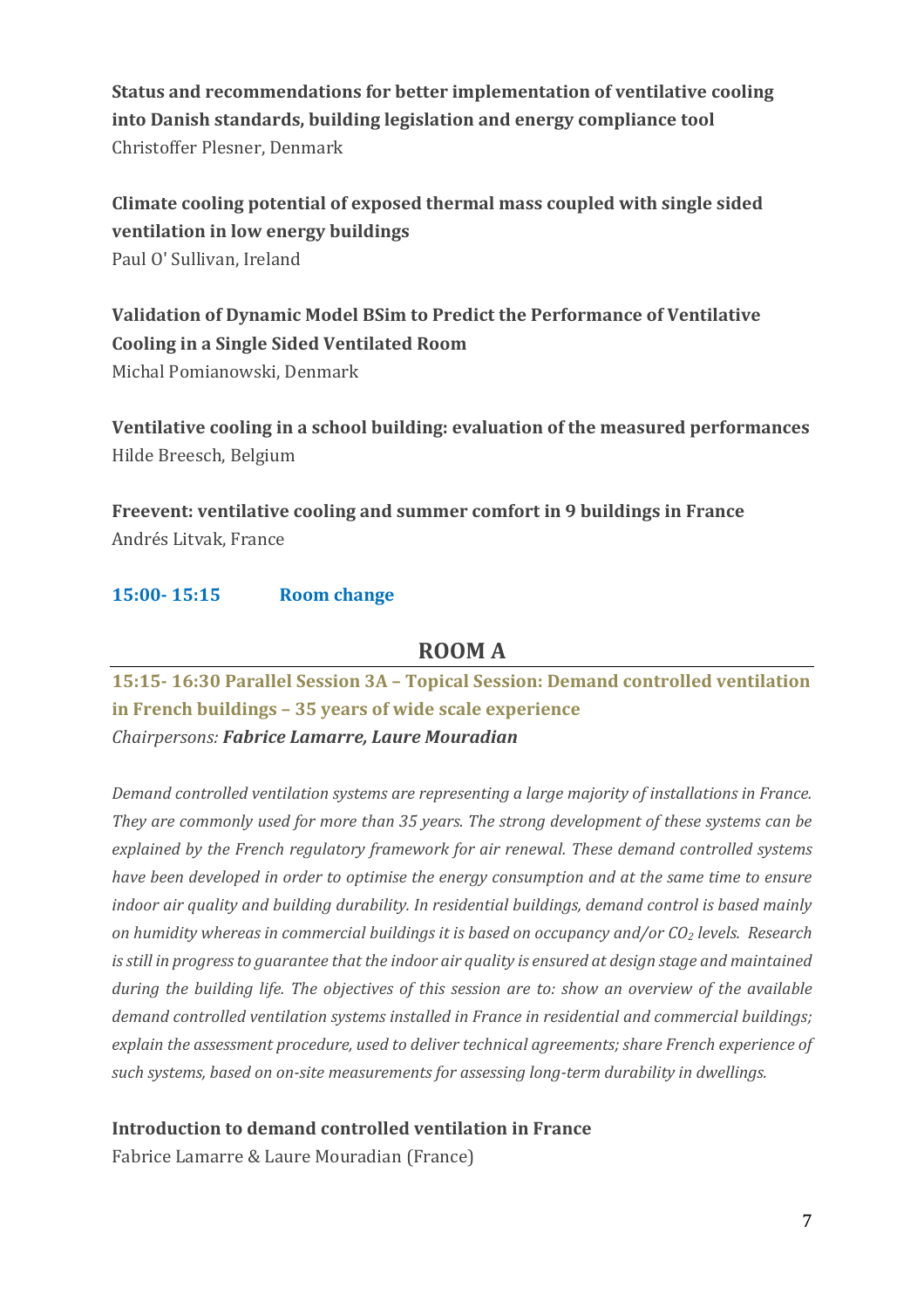**From Technical Appraisal of Demand-Controlled Ventilation Systems to Indoor Air Quality Assessment Using the Thermo-Hygro-Aeraulic code MATHIS** François Demouge (Invited Speaker), France

## **Feedback on installation, maintenance and aging of mechanical humiditycontrolled exhaust units (Long Oral Presentation)** Stephane Berthin, France

**Long-term durability of humidity-based demand-controlled ventilation: results of a 10 years monitoring in residential buildings (Long Oral Presentation)** Elsa Jardinier, France

## **Occupancy controlled ventilation in refurbished office building, combining presence and CO2 detection**

Jean-Michel Navarro (Invited Speaker), France

## **ROOM B**

## **15:15- 16:30 Parallel Session 3B-Topical Session: Integrating uncertainties due to wind and stack effect in declared airtightness results Chairpersons:** *Valérie Leprince, Christophe Delmotte*

*Building airtightness tests have become very common in several countries, either to comply with minimum requirements of regulations or programmes, or to justify input values in calculation methods. This raises increasing concerns for the reliability of those tests. There are four key sources of uncertainty in airtightness testing: measurement devices (accuracy and precision); calculation assumptions (e.g. reference pressure, regression analysis method); external conditions (wind and stack effect impact); and tester's behaviour. While competent tester schemes and independent checking procedures show potential to contain errors due to the tester's behaviour, there have been extensive yet sterile debates about how the building pressurisation test standard ISO 9972 should address other sources of uncertainties. As a result, no change has been made on these aspects on the new version of the standard which was published in September 2015.* 

*With the present standard, the zero-flow pressure shall not exceed 5 Pa for the test to be valid. Consequently, in moderately windy conditions, it may be impossible to perform a pressurisation test in accordance with the standard, even using precautions with a careful uncertainty analysis.*

*This is the second topical session on this subject after the first one at AIVC 2017. The objective of this new session is to give a review of the work performed on this subject and to discuss recent work to quantify or contain the uncertainty.*

### **Introduction: Output of the AIVC working group**

Valérie Leprince, France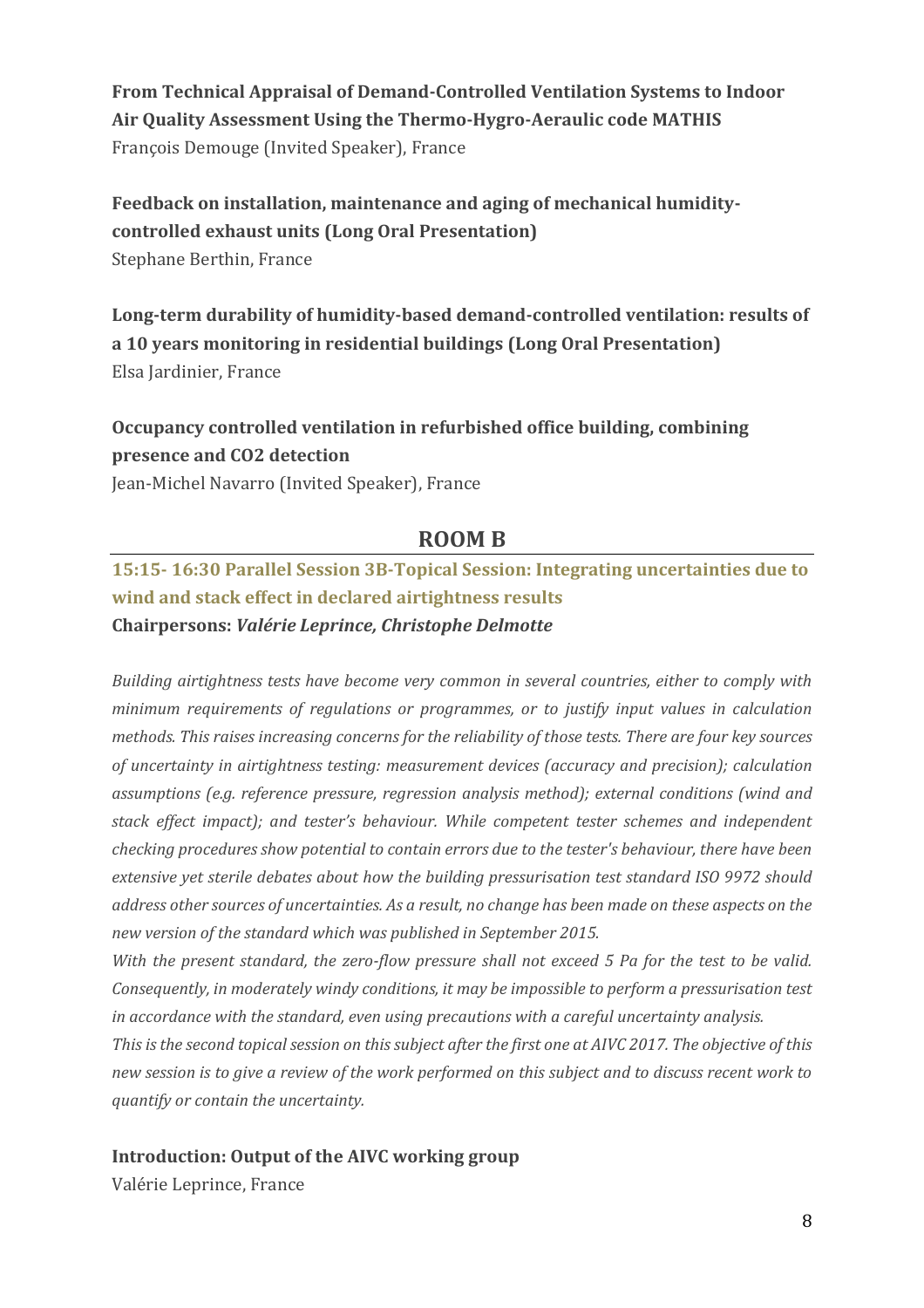## **Wind speed in building airtightness test protocols: a review**

Adeline Mélois (Invited Speaker), France

## **Experimental study of enclosure airtightness of an outdoor chamber using the pulse technique and blower door method under various leakage and wind conditions (Long Oral Presentation)** Xiaofeng Zheng, United Kingdom

**Experimental Investigation of the Impact of Environmental Conditions on the Measurement of Building Infiltration, and its correlation with Airtightness (Long Oral Presentation)**

Alan Vega Pasos, United Kingdom

**Uncertainties in airtightness measurements: regression methods and pressure sequences (Long Oral Presentation)** Martin Prignon, Belgium

**Numerical and experimental identification of factors influencing the pressure homogeneity during an airtightness test in a large building (Short Oral Presentation)** Loubna Qabbal, France

## **ROOM C**

**15:15- 16:30 Parallel Session 3C – Topical Session: Rationale behind ventilation requirements and regulations** 

*Chairpersons: Wouter Borsboom, Willem de Gids*

*Internationally there are many different requirements and regulations for ventilation. Sometimes the variation is more than a factor of five. There are strong drivers to reduce energy consumption for HVAC, and therefore the spread in requirements and regulation is worthwhile to study. To reduce ventilation flows there is a necessity to understand the reasons behind. Demand control to reduce this flows is in many countries growing but the control parameters are quite different, for instance humidity versus CO<sup>2</sup> control. If you don't know the reasons for ventilation, you cannot decide when and to what level you can reduce the ventilation flows. Latest studies on contaminants related to health are probably important for demand controlled ventilation. The objective of this session is to: show the differences in ventilation requirements; present the rationale behind the regulation given by the different countries; analyse the reasons for the differences in background and philosophies; present latest research in relation to most important contaminants; discuss the strategies on demand controlled ventilation*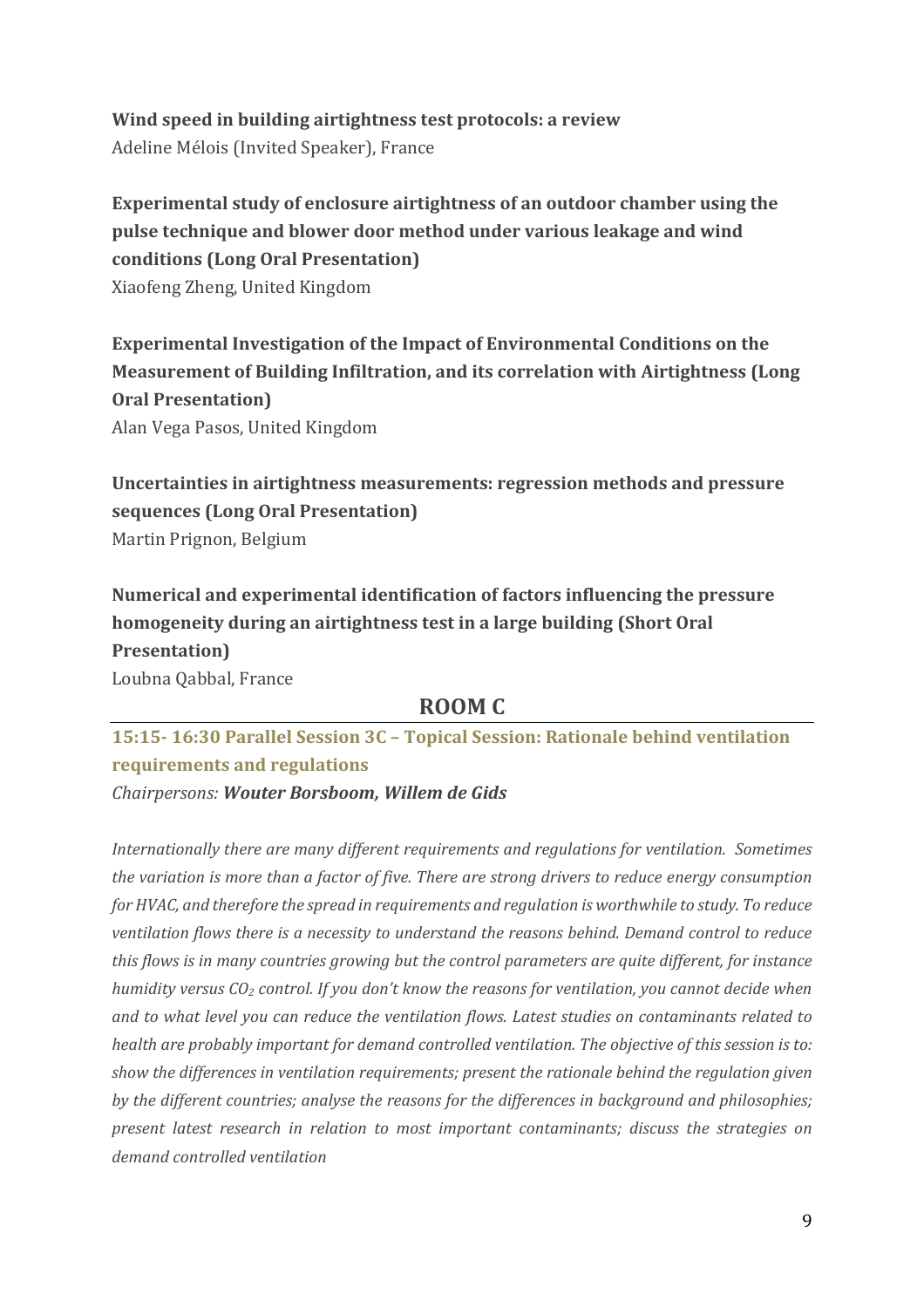## **Ventilation requirements for different rooms as a result on the inquiries in 20 countries.**

Willem de Gids, Netherlands

## **IAQ in working environments in Belgium: alternative approaches to CO2 requirement (Long Oral Presentation)** Samuel Caillou, Belgium

**How should we characterize emissions, transport, and the resulting exposure to SVOCs in the indoor environment? (Long Oral Presentation)** John Little, USA

**Diagnostic barriers to using PM2.5 concentrations as metrics of indoor air quality (Long Oral Presentation)**

Benjamin Jones, United Kingdom

**Rationale behind ventilation standards and regulations given by 20 countries** Wouter Borsboom, Netherlands

### **16:30- 17:00 Coffee break**

## **ROOM A**

**17:00- 18:00 Parallel Session 4A - Long & Short Oral Presentation Session: Reducing noise and improving thermal comfort of ventilation** *Chairpersons: Wouter Borsboom, Sonia García Ortega*

**Noise Radiated by Circular Ventilation Ducts (Long Oral Presentation)** François Bessac, France

**Improvement of the acoustical performance of mechanical ventilation systems in dwellings: a case study (Long Oral Presentation)** Samuel Caillou, Belgium

**Influence of office layout and ceiling height on vertical temperature gradient in office rooms with displacement ventilation (Long Oral Presentation)** Natalia Lastovets, Finland

**Ductwork design flaws and poor airtightness: a case study about a ventilation system reconditioning in an underground shelter (Short Oral Presentation)** Fabrice Richieri, France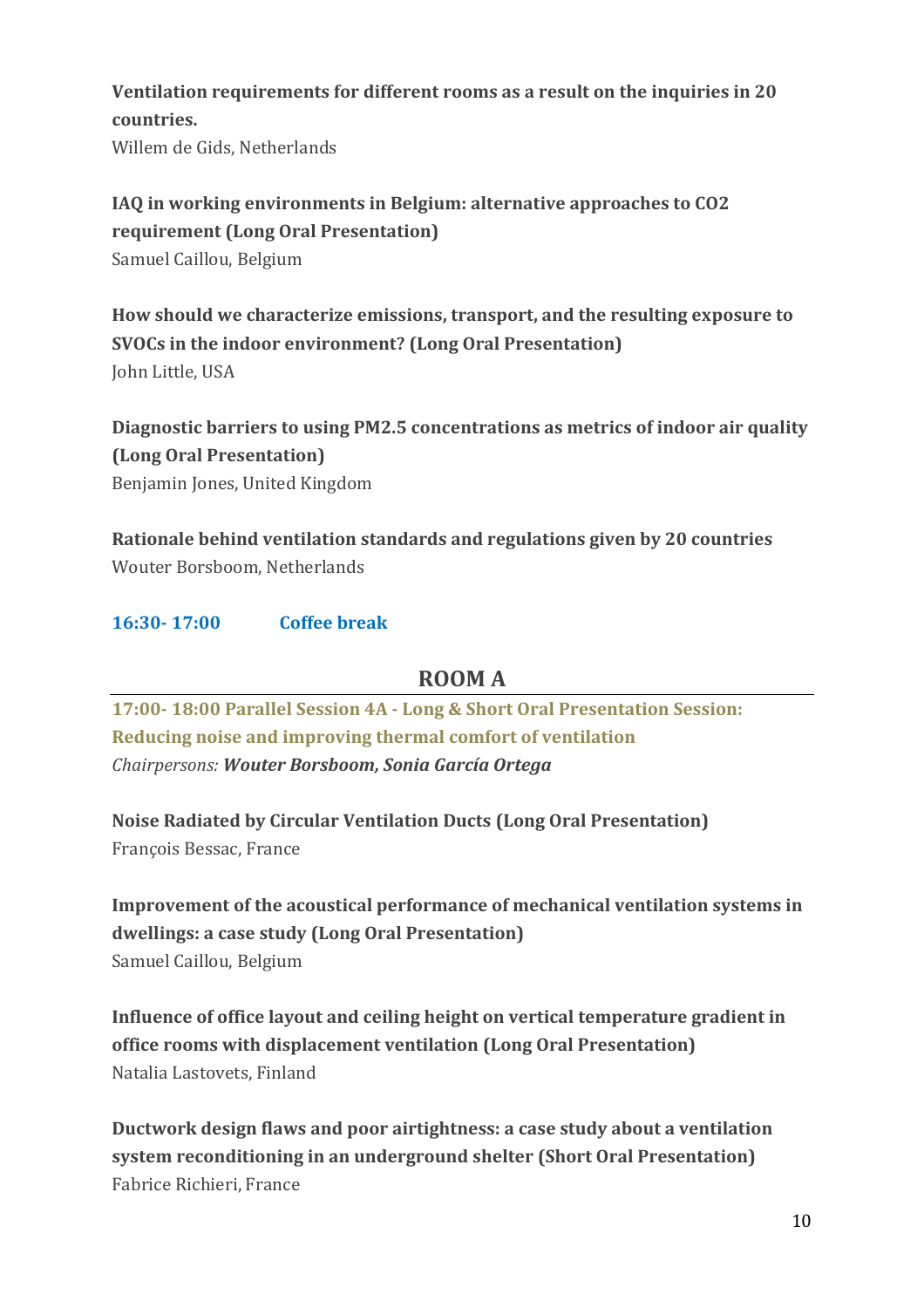## **Ductwork noise calculations: main outputs of AcouReVe project (Short Oral Presentation)** François Bessac, France

## **ROOM B**

**17:00- 18:00 Parallel Session 4B - Long & Short Oral Presentation Session: Modeling & energy performance of ventilation system** *Chairpersons: Willem de Gids, Wendy Miller*

**Including air-exchange performance in building regulation (Long Oral Presentation)** Harm Valk, Netherlands

**Performance of a dual core energy recovery ventilation system for use in Arctic housing (Long Oral Presentation)** Boualem Ouazia, Canada

**Experimental analysis of PCM heat exchanger in ventilated window system (Short Oral Presentation)** Yue Hu, Denmark

**Development of Psychrometric diagram for the energy efficiency of Air Handling Units (Short Oral Presentation)** Kiyan Vadoudi, France

**Cooling and Heating performance of Ceiling Radiant Textile Air Conditioning System with PAC (Short Oral Presentation)** Mari Kuranaga, Japan

**Optimal control strategy of air-conditioning systems of buildings requiring strict humidity control (Short Oral Presentation)** Chaoqun Zhuang, Hong Kong

**Validation of a Digital Twin with Measurement Data (Short Oral Presentation)** Johannes Brozovsky, Germany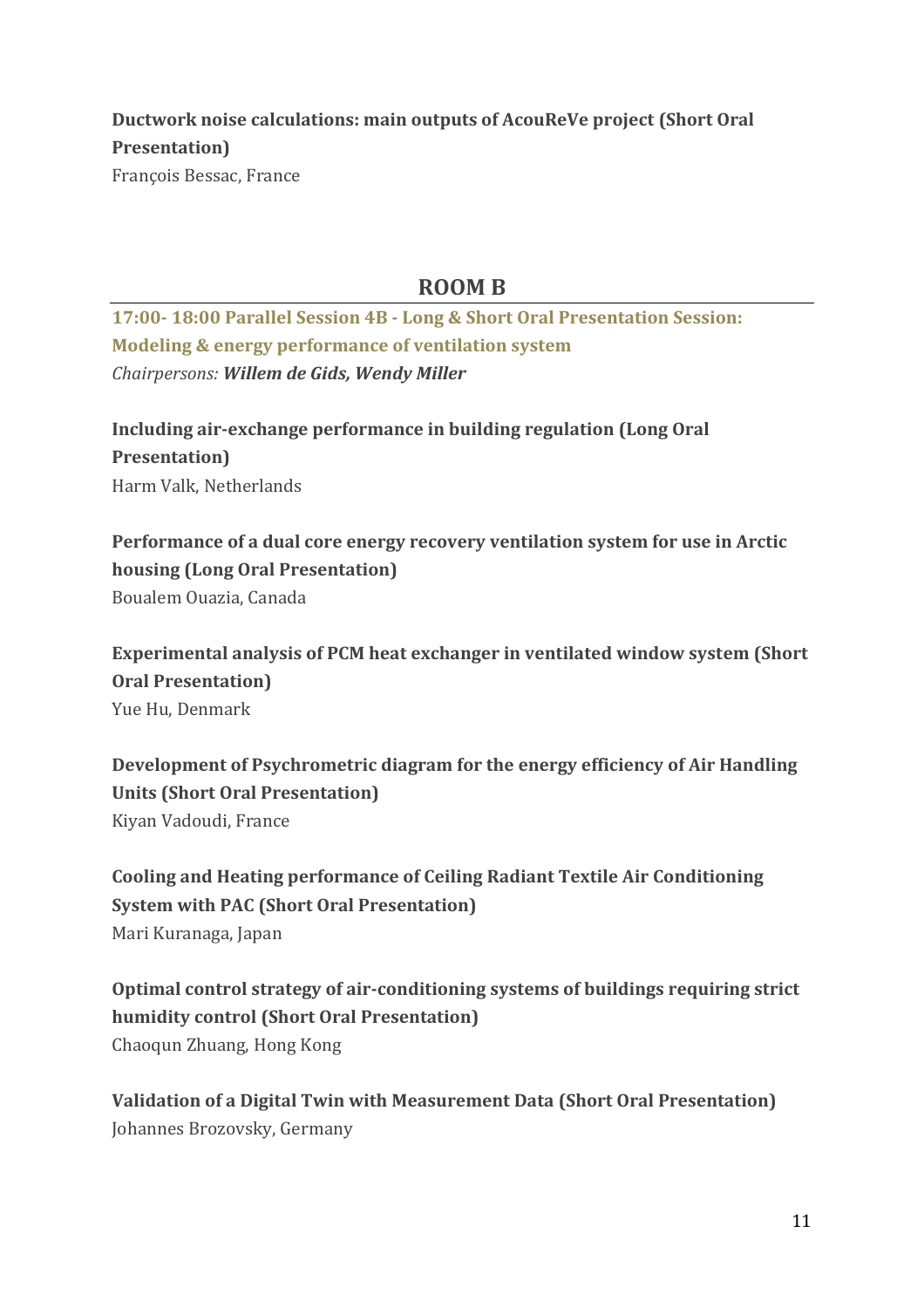## **CFD analysis of the optimal installation location of adsorption material in two ventilation conditions in residential buildings: natural convection and mechanical ventilation (Short Oral Presentation)**

Haneul Choi, South Korea

## **ROOM C**

**17:00- 18:00 Parallel Session 4C- Short Oral Presentation Session: Control of indoor pollutants** *Chairpersons: Andy Persily, William Bahnfleth*

**Indoor particle concentration related to occupant behavior of Korean residential buildings** Hyungkeun Kim, South Korea

**Ventilation improvement for make-up air supply system cooking-generated indoor particles** Kyungmo Kang, South Korea

**The impact on indoor air of bio-based insulation materials: effect of humidity and potential mould growth** Ana Maria Tobon Monroy, France

**The Assessment of Particulate Matter (PM2.5) Removal Efficiency on Air Cleaner Products through Full Scale Test in Korea** Kichul Kim, South Korea

**Characteristics of ultrafine particle emission change depending on the placement of ventilation systems in 3D printer working environment**  Sang-Chul Kim, South Korea

**The assessment of surface condensation risk in dwellings. The influence of climate in Spain** Pilar Linares, Spain

**A Stochastic Approach to Estimate Uncertainty in Pollutant Concentrations in an Archetypal Chilean House**

Constanza Molina, United Kingdom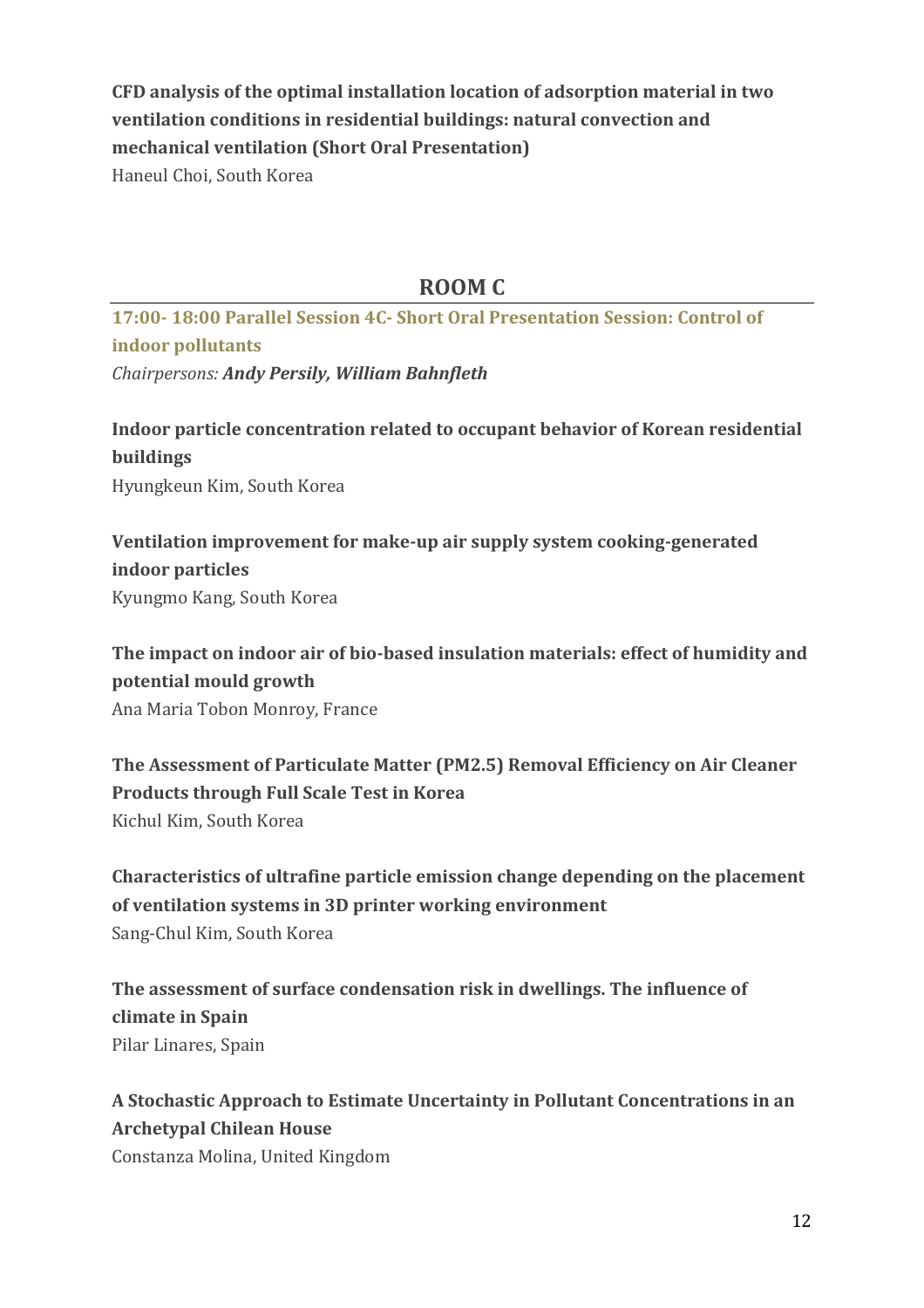**Thamesmead Condensation, Damp and Mould Strategy. The use of smart thermostats to assess ventilation interventions with demand controlled ventilation.**

Peter Rickaby, United Kingdom

**Accuracy Improvement for Estimating Indoor Carbon Dioxide Concentration Produced by Occupants** Masaki Tajima, Japan

**Impact of construction stages on Indoor Air Quality** Charline Dematteo, France

**Olfactory adaptation model based on change of odor threshold using impulse response function** Toshio Yamanaka, Japan

**Intairieur: A label for the indoor air quality in new homes in France** Janice Orero, France

**18:30- 20:30 Poster presentations – Industry stands – Cocktail reception**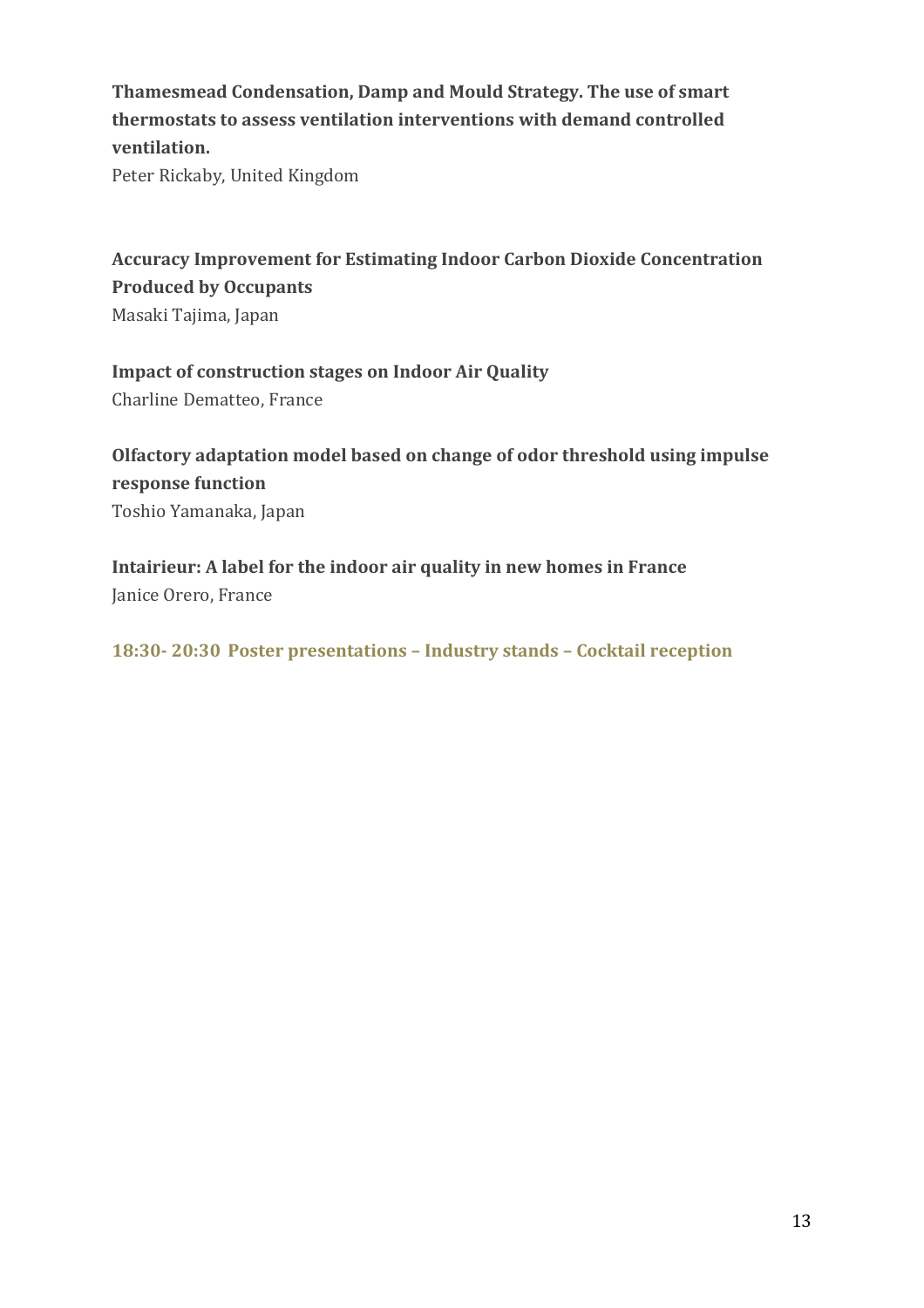# **Wednesday, 19 September 2018**

## **ROOM A**

## **08:30– 10:00 Parallel Session 5A- Topical Session: Assessing performance of ventilation systems**

*Chairpersons: Max Sherman, Pawel Wargocki*

*The old paradigm of a ventilation system providing constant airflow was relatively easy to assess. One could check a single flow rate, one could simulate energy impacts. Indoor air quality impacts were assumed. That paradigm is changing as we consider smarter ventilation systems, and multiple objectives for our ventilation system; performance means much more than simple airflow. The way we assess ventilation systems must evolve at the same time. This session has presentations look at different themes for assessing performance and looks at approaches used in a variety of countries. After the presentations there will be discussions about the approaches followed by some voting to see the opinion of the audience.*

**A review of performance-based approaches to residential smart ventilation (Long Oral Presentation)** Gaëlle Guyot, France

**Rethinking Occupancy-based ventilation controls (Long Oral Presentation)** Ian Walker, United States

**Demand controlled ventilation: relevance of humidity based detection systems for the control of ventilation in the spaces occupied by persons (Long Oral Presentation)** Sébastien Pecceu, Belgium

**A review of the performance indicators of night-time ventilation (Short Oral Presentation)** Rui Guo, Denmark

**Assessing the energy use and IAQ of various HVAC systems during the early design stage (Short Oral Presentation)** Marwan Abugabbara, Sweden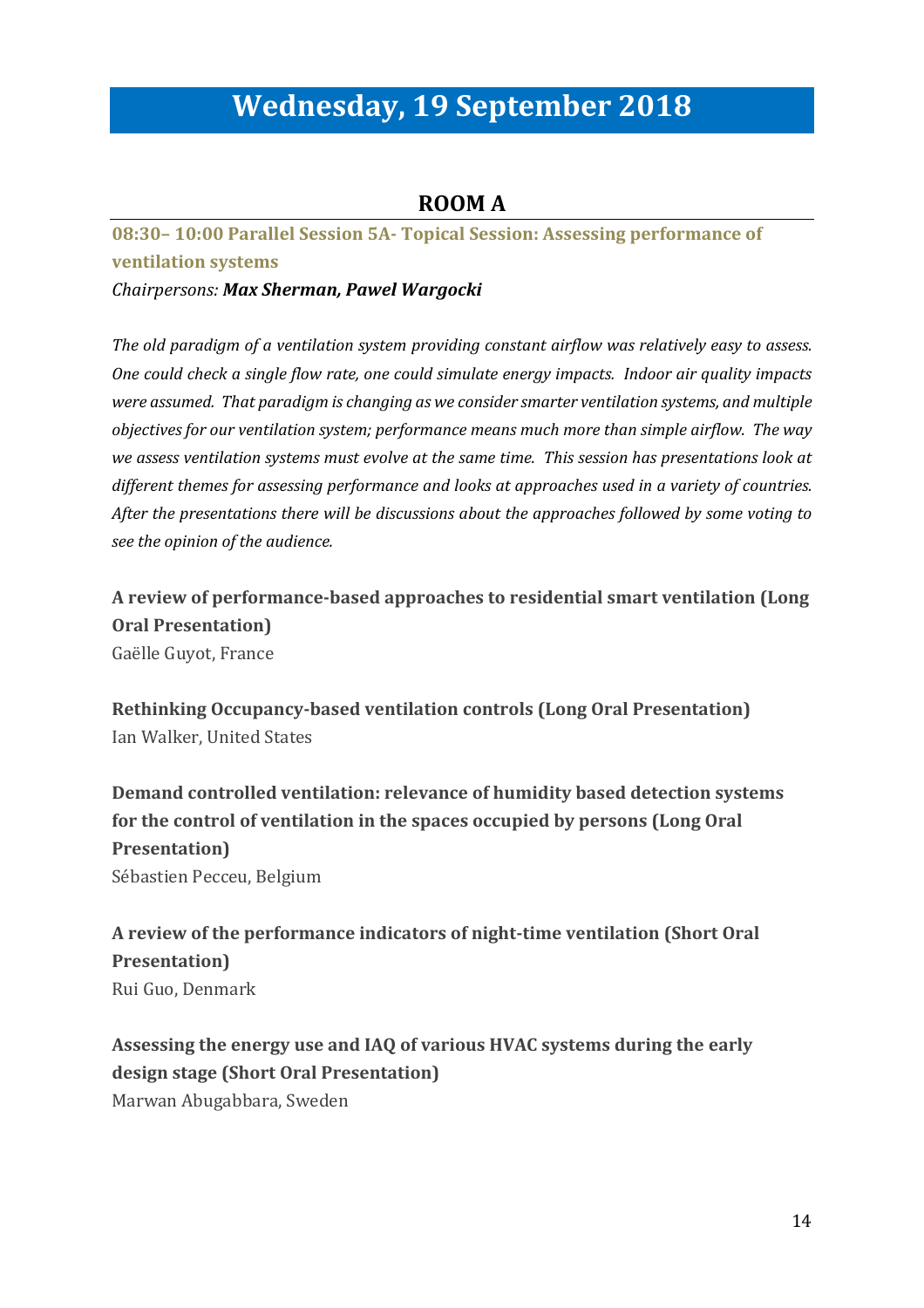## **ROOM B**

**08:30– 10:00 Parallel Session 5B- Long & Short Oral Presentation Session: Demand controlled ventilation**  *Chairpersons: Arnold Janssens,Kari Thunshelle*

**Measured and Simulated Energy Savings and Comfort Improvement of a Smart Residential Ventilation Control Strategy: Preliminary Results for North America and Europe (Long Oral Presentation)** Danny Parker, United States

**Control of Distributed Cooling and Ventilation Systems in Hot and Humid Climates (Long Oral Presentation)** Markus Gwerder, Switzerland

**Simulation of control strategies for ventilation systems in commercial buildings (Long Oral Presentation)** Bart Merema, Belgium

**Smart monitoring of ventilation system performance with IEQ sensor networks (Long Oral Presentation)** Atze Boerstra, The Netherlands

**Short-term mechanical ventilation of air-conditioned residential buildings: case study and general design framework (Short Oral Presentation)** Zhengtao Ai, Denmark

**Hybrid ventilation systems enslaved by IAQ sensors (Short Oral Presentation)** Alexandre Lucet, France

**Resilient demand control ventilation system for dwellings (Short Oral Presentation)** Xavier Faure, France

**Numerical Assessment of the Influence of Heat Loads on the Performance of Temperature-Controlled Airflow in an Operating Room (Short Oral Presentation)** Cong Wang, Sweden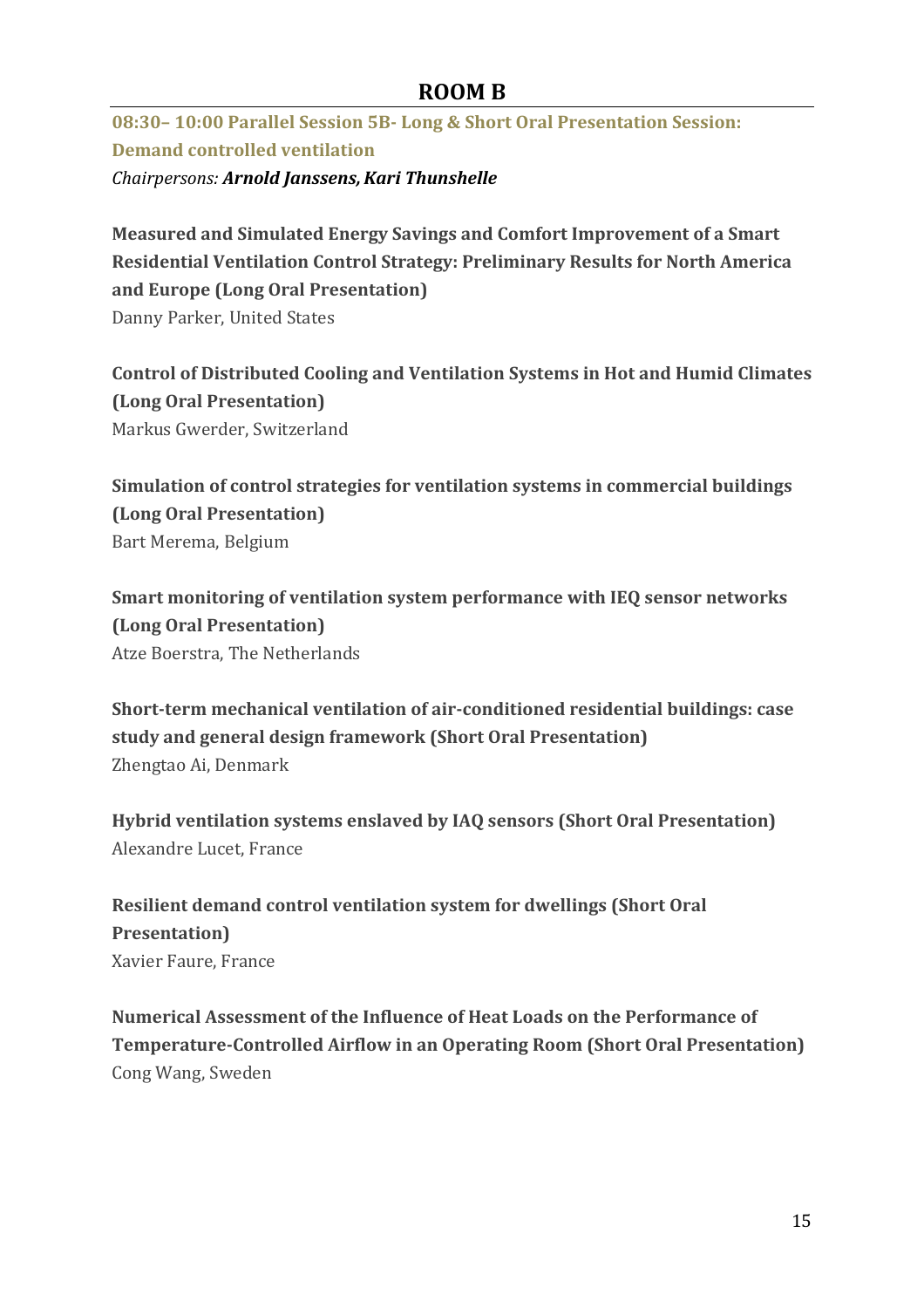## **ROOM C**

**08:30– 10:00 Parallel Session 5C - Long & Short Oral Presentation Session: Improving the efficiency of ventilative cooling**

*Chairpersons: Manfred Plagmann, Pilar Linares Alemparte*

**Ventilative cooling and improved indoor air quality through the application of engineered Earth Tube systems, in a Canadian climate (Long Oral Presentation)** Trevor Butler, Canada

**Free cooling of low energy buildings with ground source heat pump system and bidirectional ventilation (Long Oral Presentation)** Svein Ruud, Sweden

**Energy analysis for balanced ventilation units from field studies (Long Oral Presentation)** Bart Cremers, Netherlands

**Study of ventilative Cooling potential to reduce air conditioning demand in Mediterranean schools (Short Oral Presentation)** Maite Gil-Baez, Spain

**Characterising window opening behaviour of occupants using machine learning models (Short Oral Presentation)** Junseok Park, South Korea

**Ventilative cooling effectiveness in office buildings: a parametrical simulation (Short Oral Presentation)** Mario Grosso, Italy

**Experimental and numerical study of a building retrofitting solution combining phase change material panels and night ventilation (Short Oral Presentation)** Timea Bejat, France

**Potential of mechanical ventilation for reducing overheating risks in retrofitted Danish apartment buildings from the period 1850-1890 – A simulation-based study (Short Oral Presentation)** Daria Zukowska, Denmark

**10:00-10:30 Coffee break**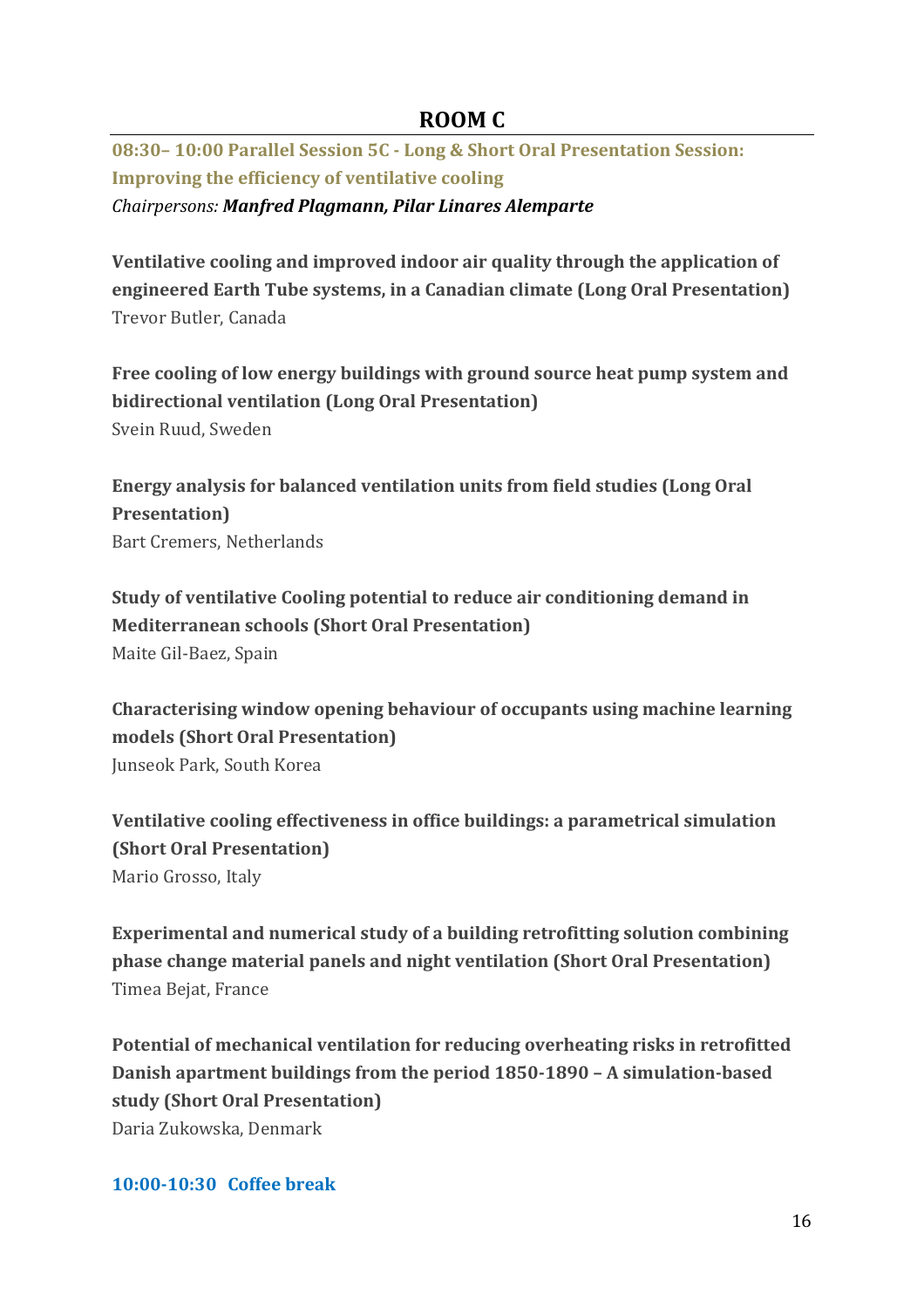### **ROOM A**

## **10:30-11:30 Parallel Session 6A-Topical Session: Development of Indoor Air Quality Metric**

#### *Chairpersons: Pawel Wargocki, Max Sherman*

*We all know IAQ is important, but traditionally the determination of it has been either through surrogates (like ventilation) and the use of engineering judgment. For most physical factors of concern, we prefer to have objective, quantifiable factors to optimize. A measurable and quantifiable factor is called a "metric" and developing a good one for IAQ is a key step forward in building physics. In this session we shall look at five different approaches at metrics for indoor air quality from ones that are relatively well know such as carbon dioxide concentrations, to others that are just being proposed.*

# **Development of an Indoor Carbon Dioxide Metric (Long Oral Presentation)**

Andrew Persily, USA

**Economics of Indoor Air Quality (Long Oral Presentation)** Max Sherman, USA

**A use case of data analysis for assessing Indoor Air Quality indicators (Short Oral Presentation)** Xavier Boulanger, France

**Subjective Evaluation for Perceived Air Pollution Caused by Human Bioeffluents (Short Oral Presentation)**

Lisa Yoshimoto, Japan

## **ROOM B**

**10:30-11:30 Parallel Session 6B- Topical Session: Performance of heat recovery ventilation systems in practice** 

*Chairpersons: Arnold Janssens, Jelle Laverge*

*In new houses in Europe the share of mechanical ventilation with heat recovery is increasing as a result of more severe energy performance requirements and of energy labelling for residential ventilation units. The presentations in this session provide information about the performance of heat recovery ventilation systems in practice, in terms of energy performance and indoor air quality.*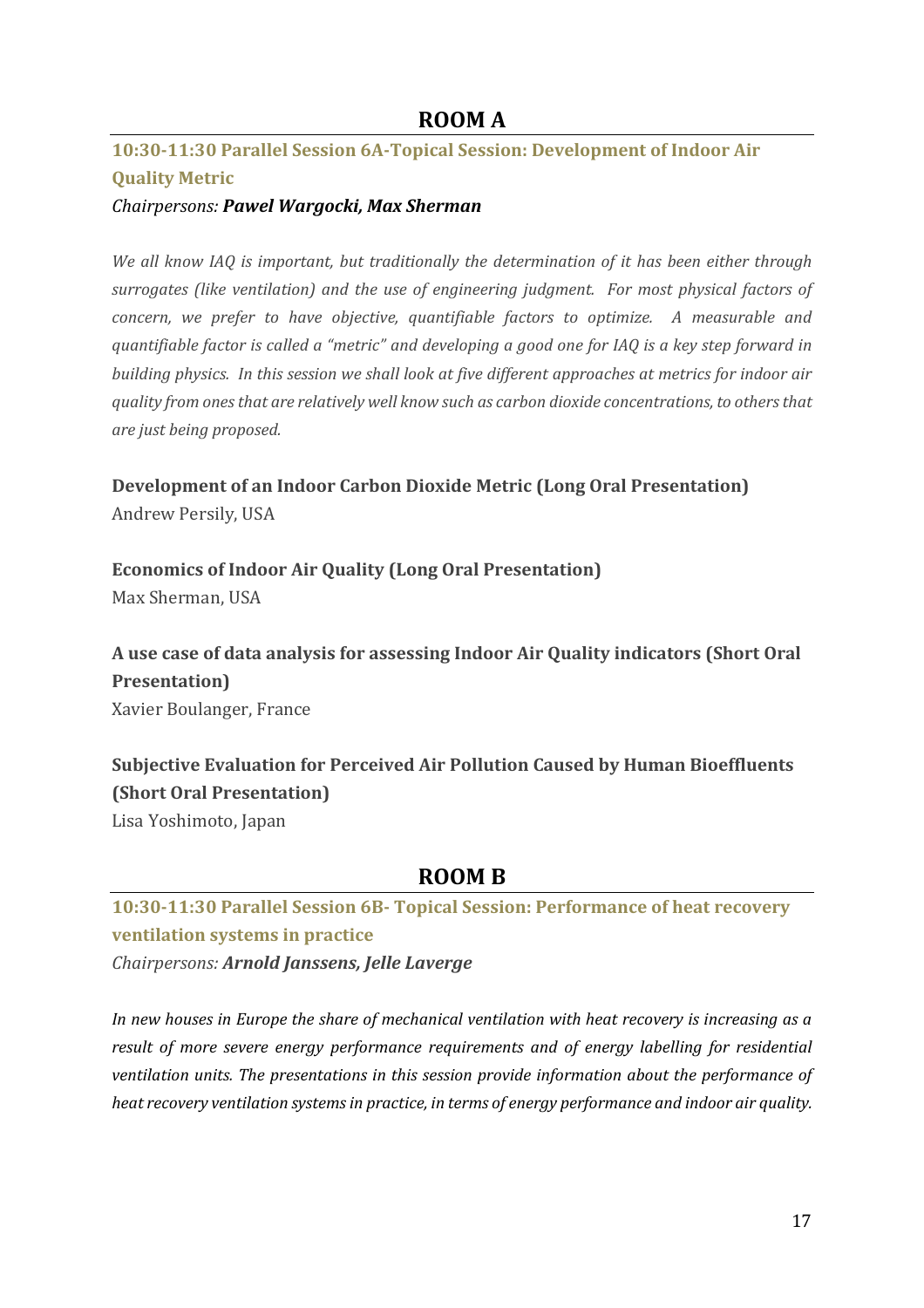**Improving the usability and performance of heat recovery ventilation systems in practice (Long Oral Presentation)**

Wouter Borsboom, Netherlands

**Energy performance of demand controlled mechanical extract ventilation systems vs mechanical ventilation systems with heat recovery in operational conditions : Results of 12 months in situ-measurements at Kortrijk ECO-Life community (Long Oral Presentation)** Jelle Laverge, Belgium

**Temperature, draft and ventilation efficiency of room based decentralised heat recovery ventilation systems (Long Oral Presentation)** Jelle Laverge, Belgium

## **ROOM C**

**10:30-11:30 Parallel Session 6C-Topical Session: Presentation and Discussion of the recently adopted IEA EBC Annex 80 on Resilient Cooling** *Chairpersons: Peter Holzer, Hilde Breesch*

*The inexorable increase in energy consumption for the cooling of buildings, and the increase in overheating of buildings has become one of the major topics for sustainable development in the building sector. To tackle these challenges a new Annex has been approved by the IEA EBC Executive Committee in June 2018 and which is currently in its Preparation Phase. The Annex 80 will assess and further develop Resilient Cooling for Residential and Small Commercial Buildings across all participating countries enabling multilateral transfer of knowledge. The Annex is open for the participation of scientific institutions as well industrial partners. The next preparation meeting will be held on 20th September 2018 in Juan-les-Pins at the Palais des Congrès.*

### **11:30- 11:45 Room change**

## **ROOM A**

**11:45- 12:45 Parallel Session 7A – Topical Session: Indoor Environmental Quality Global Alliance (IEQ-GA)** 

*Chairpersons: Max Sherman, Donald Weekes*

*The AIVC is one of the founding members of the new Indoor Environmental Quality Global Alliance (IEG-GA). The Alliance is expected to be an independent international NGO whose members are public or non-profit entities that are involved with advancing knowledge on common indoor*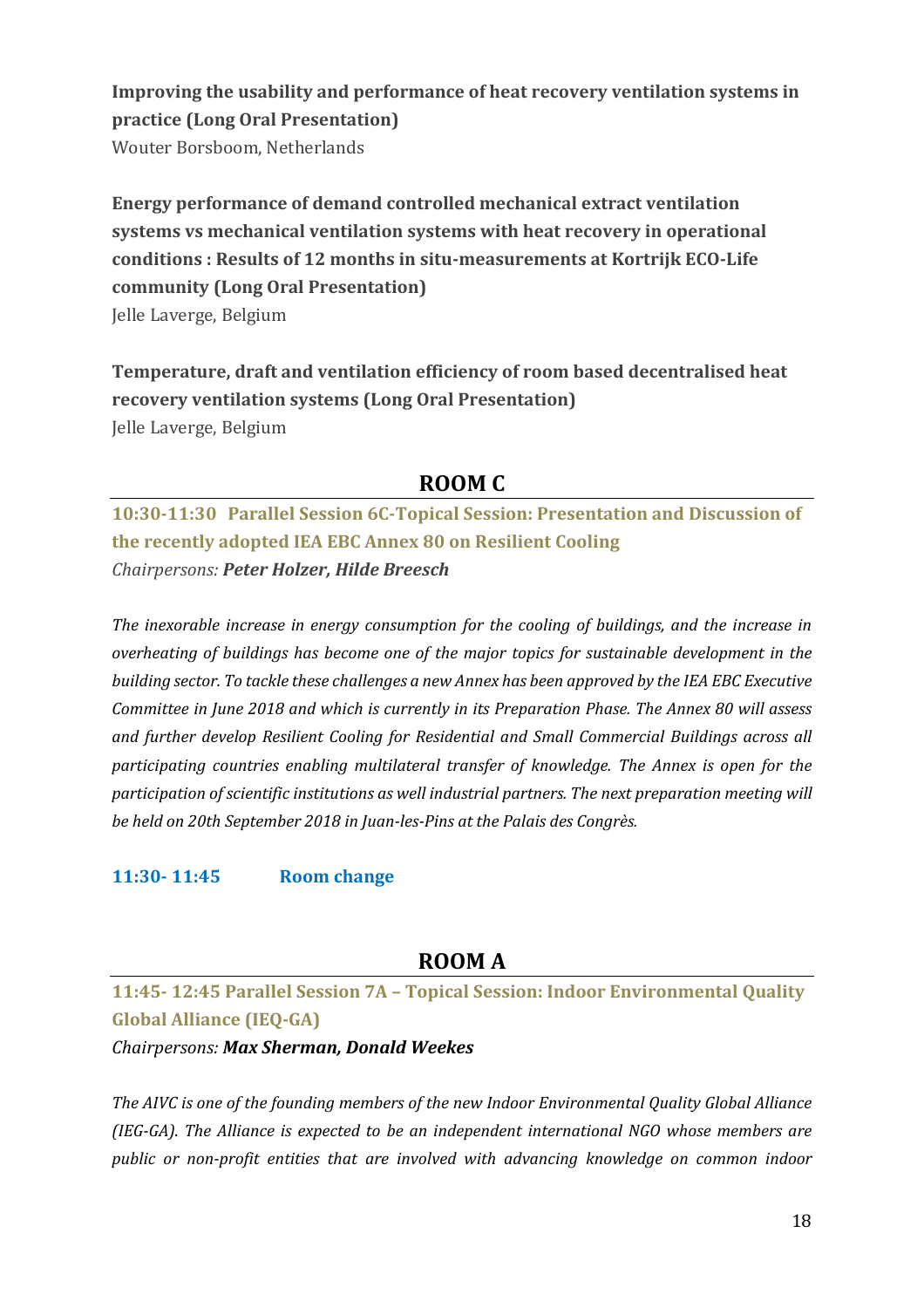*environmental quality issues. In its formative phases, the Alliance is being hosted by ASHRAE. The current Alliance president is Don Weekes. The current ASHRAE representative to the Alliance is Bill Bahnfleth and the current AIVC representative is Peter Wouters. These members of the Alliance Board will summarize the activities and aspirations of the Alliance and be available for an interactive discussion with the audience.*

#### **Indoor Environmental Quality – Global Alliance: History**

William P. Bahnfleth, USA

**Indoor Environmental Quality – Global Alliance & the AIVC** Peter Wouters, Belgium

**Indoor Environmental Quality – Global Alliance: The Next Decade** Donald Weekes, Canada

### **ROOM B**

**11:45- 12:45 Parallel Session 7B – Topical Session: Supplementing Ventilation with Gas-phase Air Cleaning, Implementation and Energy Implications. The new IEA-EBC Annex 78** 

#### *Chairpersons: Bjarne Olesen, Pawel Wargocki*

*Ventilation accounts for approximately 20% of the global energy use for providing an acceptable indoor environment. The requirements for ventilation in the most standards and guidelines assume acceptable quality of (clean) outdoor air. In many locations in the world, the outdoor air quality is so bad that it is better to avoid supplying outdoor air to the buildings. In such cases, the alternative to use ventilation is to substitute supply of outdoor air with air cleaning so that the indoor air can be kept at high quality. Even when outdoor air is of a good quality, the use of air cleaning substituting ventilation air could reduce the rate of outdoor air supplied indoors and thereby energy for heating/cooling the ventilation air and for transporting the air (fan energy) can be saved. Since it is expected that air cleaning may in parallel improve the indoor air quality (perceived air quality and health) and reduce energy use for ventilation, it should be considered as a very interesting technology that can be used in the future. There is however a need for better evaluation of its potential to improve indoor air quality (and substitute ventilation rates) and the energy implication of using gas phase air cleaning. There is also a need to develop standard test methods of the performance of air cleaning devices.* 

#### **Background and Objective of IEA-EBC Annex 78**

Bjarne Olesen, Denmark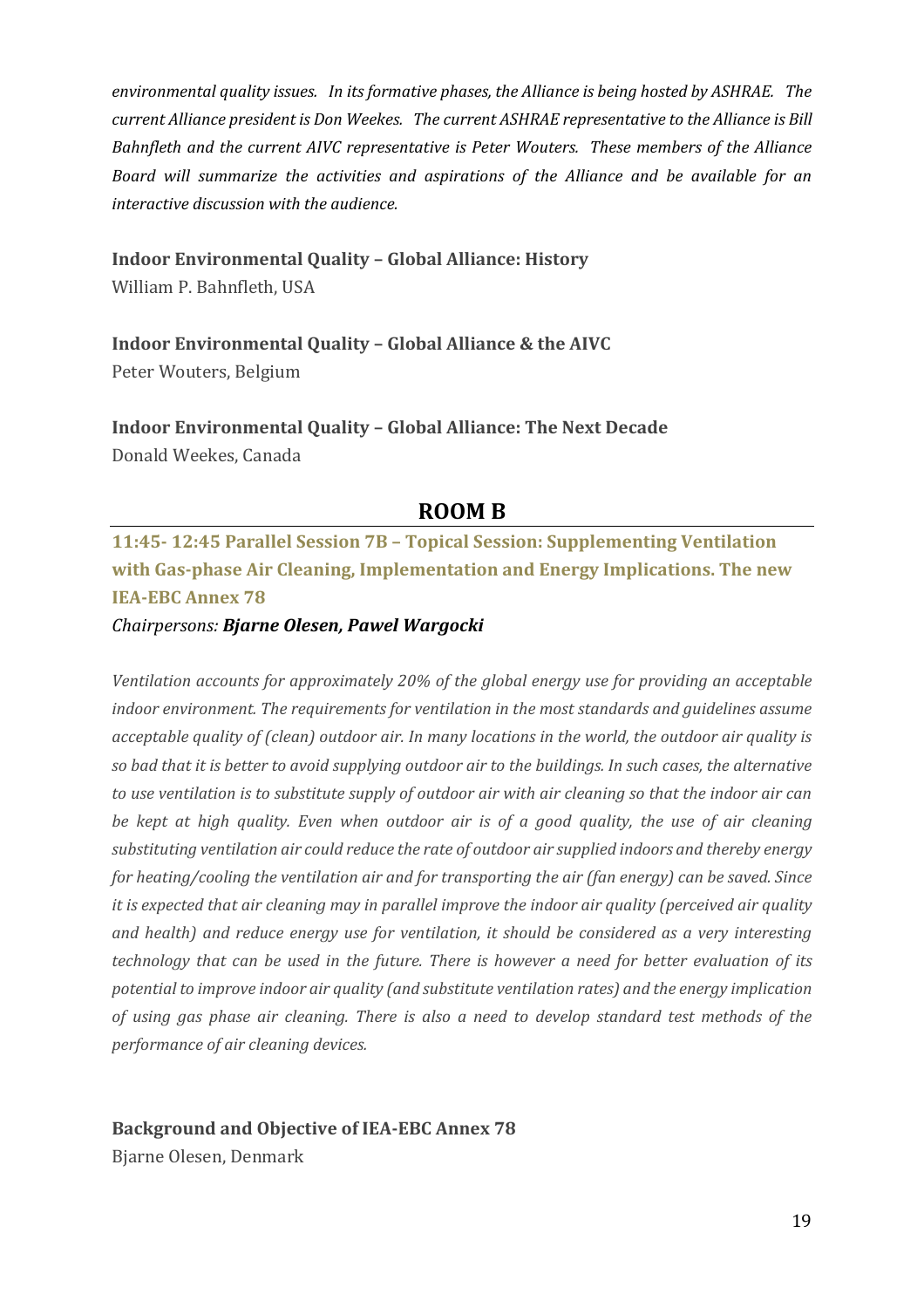# **Measurements of perceived indoor air quality**

Pawel Wargocki, Denmark

### **Discussion**

## **ROOM C**

**11:45- 12:45 Parallel Session 7C – Topical Session: Measurement accuracy of air flow and pressure difference** *Chairperson: Isabelle Caré*

*The construction, function and maintenance of ventilation installations are of great importance for the perception of the interior climate of a building by those who work or live there and for its annual running costs. To check that the installation is functioning as intended, it is essential to use measurement methods, which are reliable and have known measurement uncertainties. Several project research have shown the issues related to the measurement of air flow at air terminal devices because of the induced disturbance of the flow pattern. Standards have been written in the past years, to describe measurement methods approved for on-site measurements. However, difficulties to reach the required measurement uncertainty still exist as the measuring instruments are probably not well characterized. The objective of this session is to: present and illustrate the issues related to flow measurement at air terminal devices; discuss the various aspects of air flow measurement from the inputs of experts.*

**Introduction – Presentation of the objectives of the session** 

Isabelle Care, France

**A review of European standards related to measurement at air terminal devices** Carl Welinder (Invited Speaker), Sweden

**Measurement issues of air flow at air terminal devices and perspectives**  Samuel Caillou (Invited Speaker), Belgium

**Discussion with the audience**

**12:45-13:30 Lunch Break**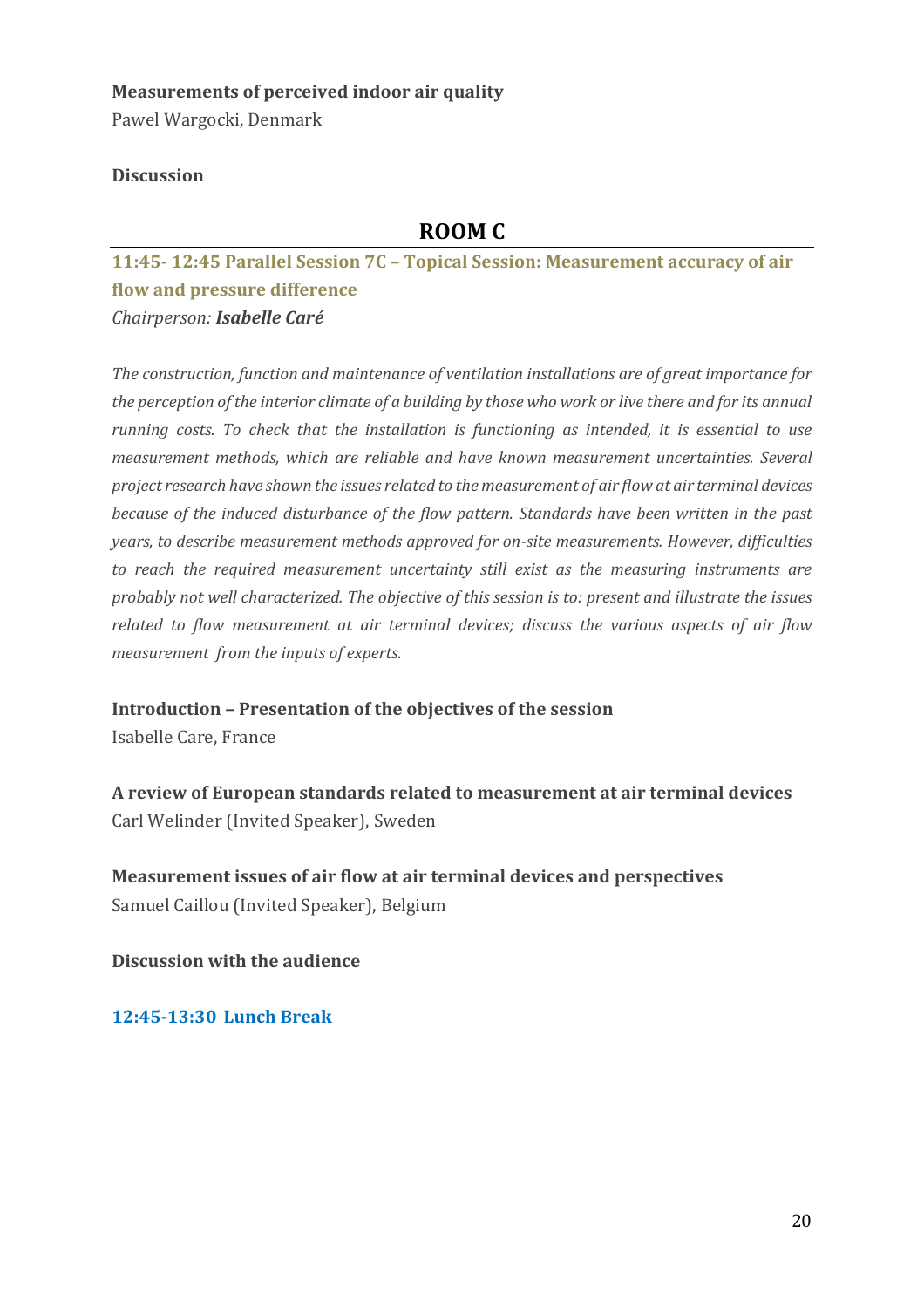## **ROOM A**

## **13:30-15:00 Parallel Session 8A - Topical Session: Sensors for smart ventilation**  *Chairpersons: Francois Durier, Iain Walker*

*Smart ventilation of buildings means continual adjustment of ventilation rates in response to parameters such as: occupancy, outdoor conditions, electricity grid needs, indoor contaminants, operation of other systems. Smart ventilation can provide information to building owners, occupants, and managers on operational energy consumption and indoor air quality. Many smart ventilation strategies require sensors to measure air conditions inside (and sometimes outside) a dwelling. Recent developments in low-cost sensors have opened up the opportunity to sense indoor contaminants and use these measurements to control ventilation, filtration and air cleaning systems. Using low-cost computers together with low-cost sensors and implementing wireless sensor networks in buildings are also interesting perspectives to be investigated. The objective of this session is to: to show an overview of the available low cost sensors for indoor air measurements (particulates, VOCs, CO2) and results of their evaluation; assess their applicability to ventilation system control; show examples of the implementation of low-cost sensors in low cost computers or wireless sensor networks.*

#### **Use of low-IAQ sensors**

Laure Mouradian (Invited Speaker), France

**Are low-cost sensors good enough for IAQ controls? (Long Oral Presentation)** Ian Walker, USA

**Indoor air quality investigation in a ventilated demonstrator building via a smart sensor (Long Oral Presentation)** Loubna Qabbal, France

**A cost-effective and versatile sensor data platform for monitoring and analysis of building services (Long Oral Presentation)** Christian Hviid, Denmark

### **Discussion with the audience**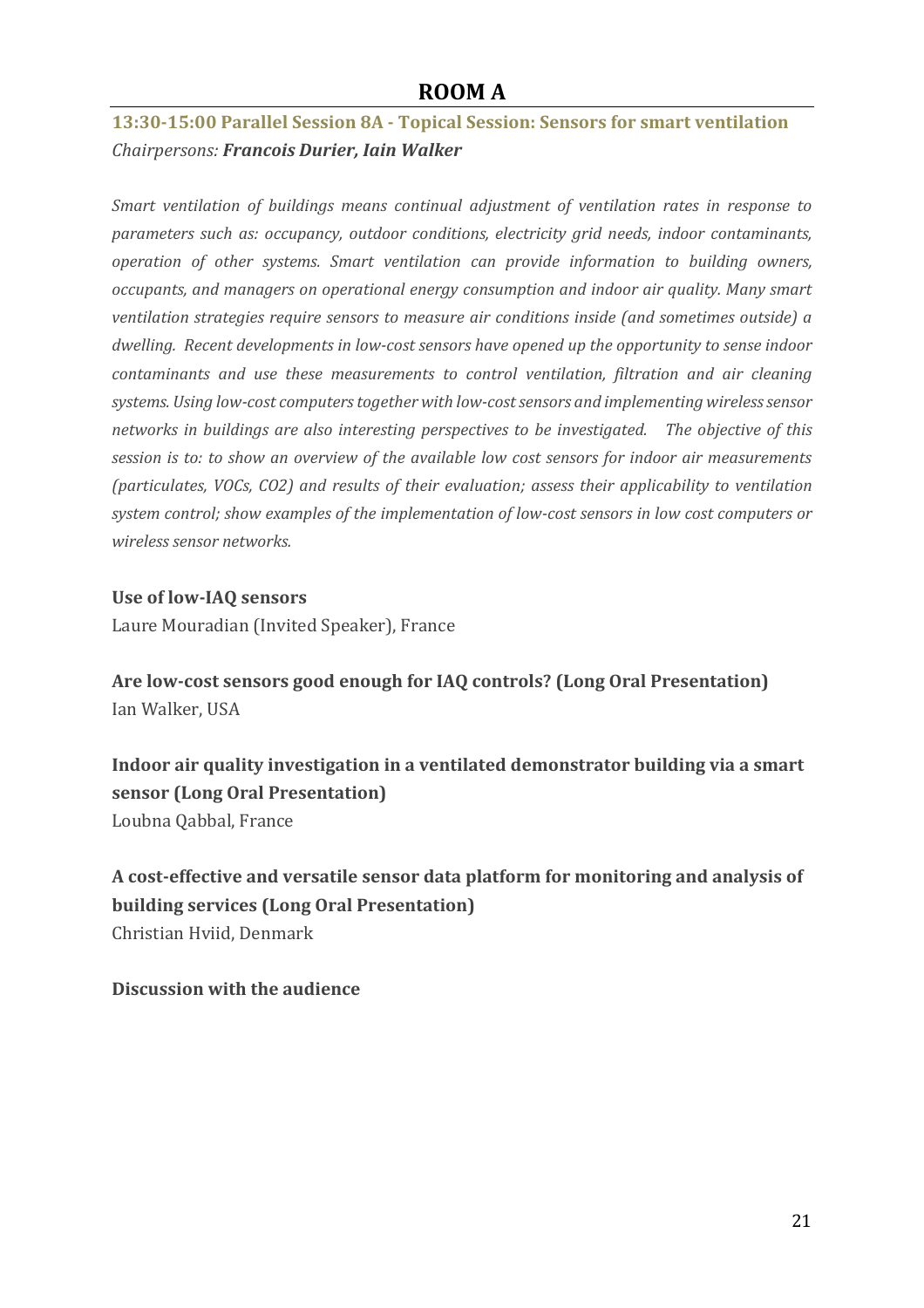## **ROOM B**

**13:30-15:00 Parallel Session 8B - Long & Short Oral Presentation Session: New methodologies and improvements for airtightness & air flow rates measurements**  *Chairpersons: Paula Wahlgren, François Rémi Carrié*

**Individual unit and guard-zone air tightness tests of apartment buildings (Long Oral Presentation)** Angela Rohr, Germany

**An extended pressure range comparison of the blower door and novel pulse methods for measuring the airtightness of two outdoor chambers with different levels of air tightness (Long Oral Presentation)** Christopher Wood, United Kingdom

**Non-intrusive experimental assessment of air renovations in buildings and comparison to tracer gas measurements (Long Oral Presentation)** Maria Jose Jimenez Taboada, Spain

**Airflow measurements at supply air terminal devices on residential balanced ventilation systems (Short Oral Presentation)** Valérie Leprince, France

**The future of passive techniques for air change rate measurement (Short Oral Presentation)** Sarah Lima Paralovo, Belgium

**Airtightness measurement of large buildings by using multi-zonal techniques: a case study (Short Oral Presentation)** Sylvain Berthault, France

**A new method to measure building airtightness (Short Oral Presentation)** Timothy Lanooy, Netherlands

**Comparison of experimental methodologies to estimate the air infiltration rate in a residential case study for calibration purposes (Short Oral Presentation)** Paolo Taddeo, Spain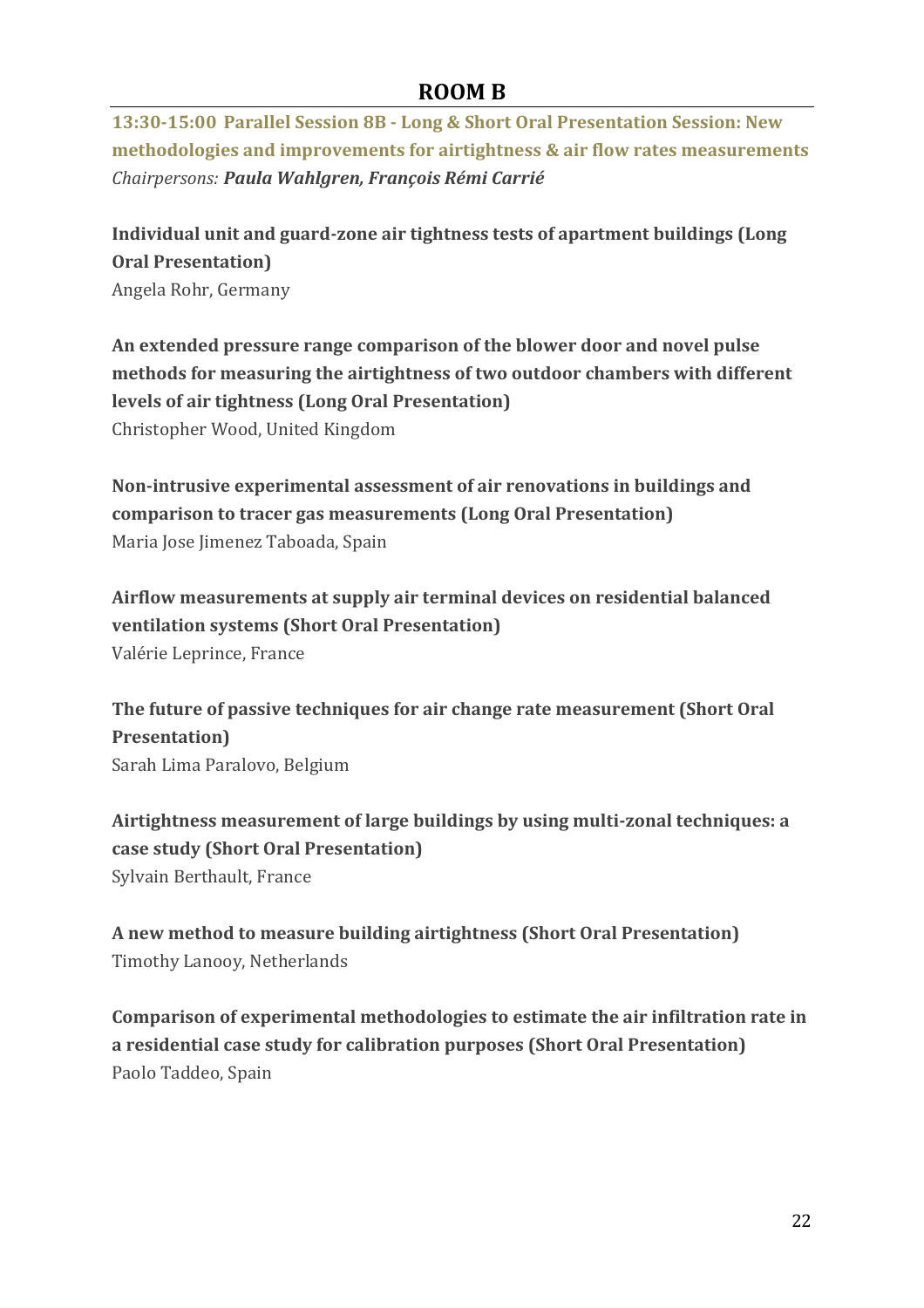**Experimental study on the measurement of Building Infiltration and Air Leakage rates (at 4 and 50 Pa) by means of Tracer Gas methods, Blower Door and the novel Pulse technique in a Detached UK Home (Short Oral Presentation)** Alan Vega Pasos, United Kingdom

**Measuring infiltration rates & leakage in residential buildings of Ahmedabad using blower door method (Short Oral Presentation)** Nikhilesh Singh Bist, India

## **ROOM C**

**13:30-15:00 Parallel Session 8C - Long & Short Oral Presentation Session: Evaluation of the effectiveness of the ventilation system**  *Chairpersons: Samuel Caillou, Pierre Deroubaix*

**An experimental investigation into the ventilation effectiveness of diffuse ceiling ventilation (Long Oral Presentation)** Chen Zhang, Denmark

**A holistic evaluation method for decentralized ventilation systems (Long Oral Presentation)** Sven Auerswald, Germany

**Influence of multizone airleakage on IAQ performance in residential buildings (Long Oral Presentation)** Gaëlle Guyot, France

**Residential balanced ventilation and its tested impacts on indoor pressure and air quality (Long Oral Presentation)** Boualem Ouazia, Canada

**Case study : comparison between a central and a decentral ventilation unit in a school building from the 80's (Short Oral Presentation)** Paul De Schepper, Belgium

**Isolation Rooms - CFD Simulations of Airborne Contamination Through Doors During Passage (Short Oral Presentation)** Trond Thorgeir Harsem, Norway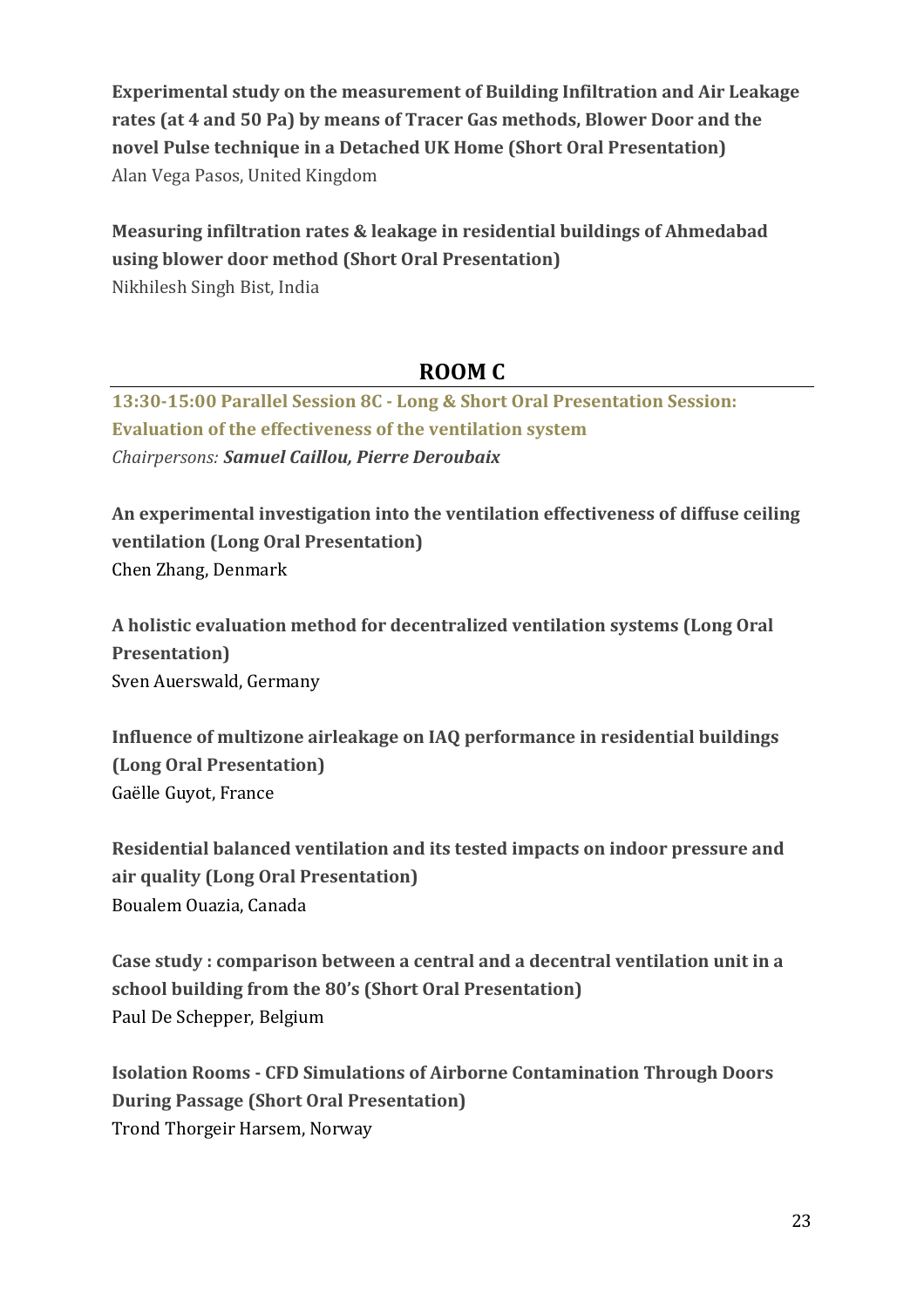**Investigation of contamination level in a cleanroom with weakened aerodynamic barrier (Short Oral Presentation)** Lasse Lind Knudsen, Denmark

**Thermal comfort, IAQ and Energy use in Bedrooms (Short Oral Presentation)** Regina Bokel, Netherlands

### **15:00-15:15 Room change**

## **ROOM A**

**15:15-16:15 Parallel Session 9A – Topical Session: Air Quality in Domestic Kitchens** 

*Chairpersons: Benjamin Jones, Max Sherman*

*Cooking has been identified as a key pollutant source in houses. Occupants are at risk of exposure to elevated pollutant concentrations emitted by cooking if they are not controlled. Ideally pollutants should be removed at their source before they are allowed to mix in the air. A common method of removal is the cooker/range hood whose performance, indicated by a capture efficiency, is not yet regulated by a standard or norm. Accordingly, this session will consider measurements of harmful pollutants made in kitchens, the effectiveness of mitigation measures, such as cooker/range hoods, and the ventilation rates and cooker/range hood capture efficiencies required to control pollutant concentrations. The objectives of this session are to: Consider measurements of pollutants made in domestic kitchens; evaluate cooker/range hoods and other methods of exposure mitigation; identify appropriate health-based regulations.*

**An intervention study of PM2.5 concentrations measured in domestic kitchens (Long Oral Presentation)** Catherine O'Leary, United Kingdom

**Measured pollutant removal performance of island overhead kitchen exhaust (Long Oral Presentation)** Ian Walker, USA

**Assessment of range hoods based on exposure (Long Oral Presentation)** Wouter Borsboom, Netherlands

**Estimated distributions of PM2.5 concentrations in the kitchens of the English housing stock for infiltration and mechanical ventilation scenarios (Short Oral Presentation)** Catherine O'Leary, United Kingdom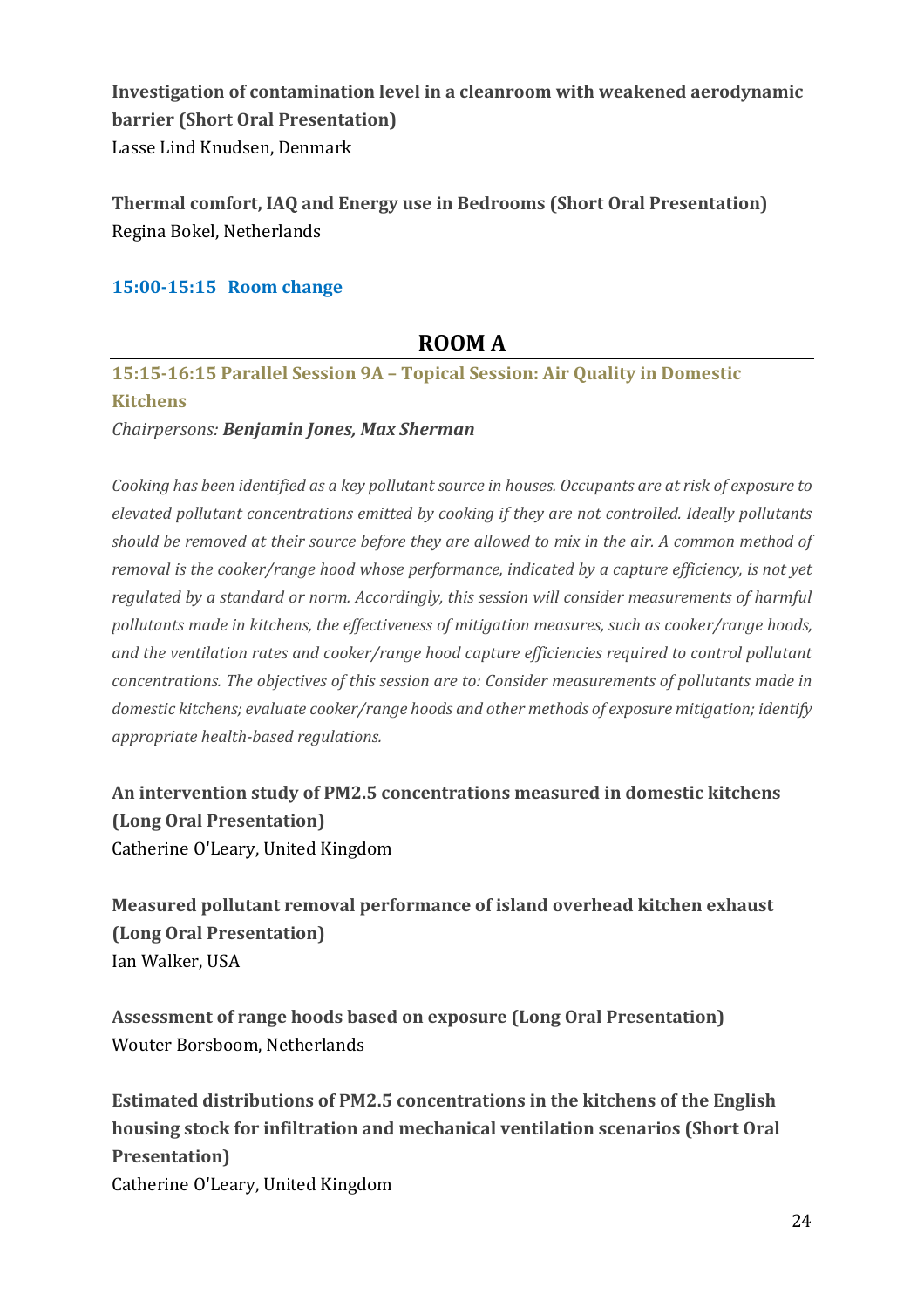## **ROOM B**

## **15:15-16:15 Parallel Session 9B – Topical Session: BIM and Construction 4.0 opportunities in relation to ventilation and airtightness**  *Chairpersons: Philippe Moseley, Peter Wouters*

*The market uptake of BIM (Building Information Modelling) is rapidly growing in nearly all countries and one can assume that this trend will continue and even accelerate in the coming years. In practice, there was until recently little to no attention for BIM in relation to ventilation related aspects. This session will give an overview of BIM activities at European level and 2 practical applications of BIM.*

**Overview of what the EU is doing in relation to BIM** Philippe Moseley (Invited Speaker), Belgium

**BIM-integrated Design tool for in-line recommended ventilation rates with Demand Controlled Ventilation strategy (Long Oral Presentation)** Kari Thunshelle, Norway

**Ventilation Planning for Mid-sized Japanese Commercial Kitchens and Calculation Method of Ventilation Rate Using Building Information Modeling (Short Oral Presentation)** Osamu Nagase, Japan

## **ROOM C**

**15:15-16:15 Parallel Session 9C – Topical Session: French initiatives for indoor air quality**  *Chairpersons: Corinne Mandin, John Little*

## **16:15-16:45 Coffee break**

### **16:45-18:15 Closing session**

*Chairpersons: Andy Persily, Peter Wouters*

**Best paper & poster award** Max Sherman, USA